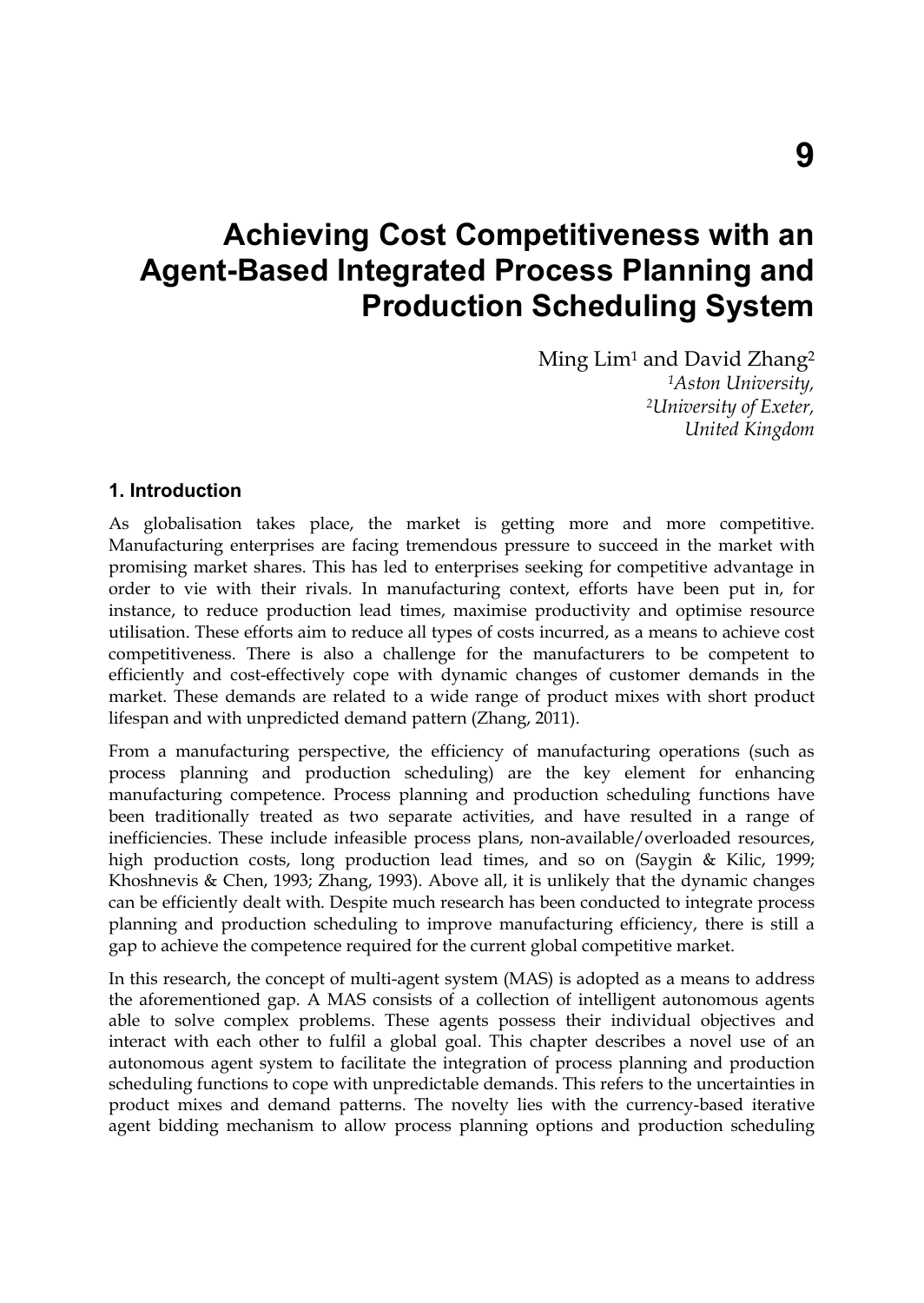options to be evaluated simultaneously, so as to search for an optimised and cost-effective solution. This agent based system aims to achieve manufacturing competence by means of enhancing the flexibility and agility of manufacturing enterprises.

This chapter is organised as follows. Section 2 reviews the literature of the existing approaches to integrated process planning and production scheduling. The limitations of these approaches will also be discussed. Section 3 describes the concept of MAS and Section 4 introduces the currency-based iterative agent bidding mechanism proposed in this study. A Tabu search optimisation technique to facilitate the adjustment of current values for agent bidding is presented in Section 5. Section 6 discusses the findings of the simulation results for the iterative bidding mechanism and further analyses the bidding results with three heuristic integrated process planning and scheduling approaches. Section 7 concludes this chapter.

# **2. Integrated process planning and production scheduling**

In the literature, there is a vast number of research works reported contributing to the integration of process planning and production scheduling. These include non-linear process planning, flexible process planning, closed-loop process planning, dynamic process planning, alternative process planning, and just-in-time process planning (Cho & Lazaro, 2010; Kim et al., 2009; Moslehi et al. 2009; Omar & Teo, 2007; Wang et al., 2003; Saygin & Kilic, 1999; Usher & Fernandes, 1996; Khoshnevis & Mei, 1993). According to Larsen & Alting (1990), these works can be classified into three broad categories: non-linear process planning (NLPP), closed-loop process planning (CLPP), and distributed process planning (DTPP).

# **2.1 Non-Linear Process Planning (NLPP)**

NLPP entails a planning system that generates a list of possible alternative plans for each part prior to actual production on the shop floor. This means that NLPP is based on a static shop floor condition. All these possible plans are ranked according to process planning criteria. The first priority plan is always used when the job is required. If the plan is not suitable, e.g. due to resource unavailability, the lower priority plan will be chosen. This procedure is repeated until a suitable plan is found. Examples of such system include FLEXPLAN that uses reactive replanning strategies to allow fast reaction when unexpected events occur on the shop floor during the execution of a schedule (Tonshoff et al., 1989), and a framework by Hou & Wang (1991) that firstly disaggregating the process planning problems and followed by generating alternative process plans for the parts to be manufactured. Other similar works include Ho & Moodie (1996), Hutchinson & Pflughoeft (1994), and Srihari & Greene (1988).

Recognising the weaknesses of NLPP, some researchers proposed the idea of a two-stage approach to improve NLPP. In the first stage, all possible alternative process plans that do not take into account of operational status of the shop floor resources are generated. The second stage is dynamic process planning whereby the generated process plans are evaluated by taking into account of the availability of the shop floor resources and the objectives or rules are specified by the scheduler. The result of this two-stage approach is a set of ranked near-optimum alternative plans and schedules. The systems applying such an approach are PARIS (Usher & Fernandes, 1996), DYNACAPP (Ssemakula & Wesley, 1994), and THCAPP-G (Wang et al., 1995).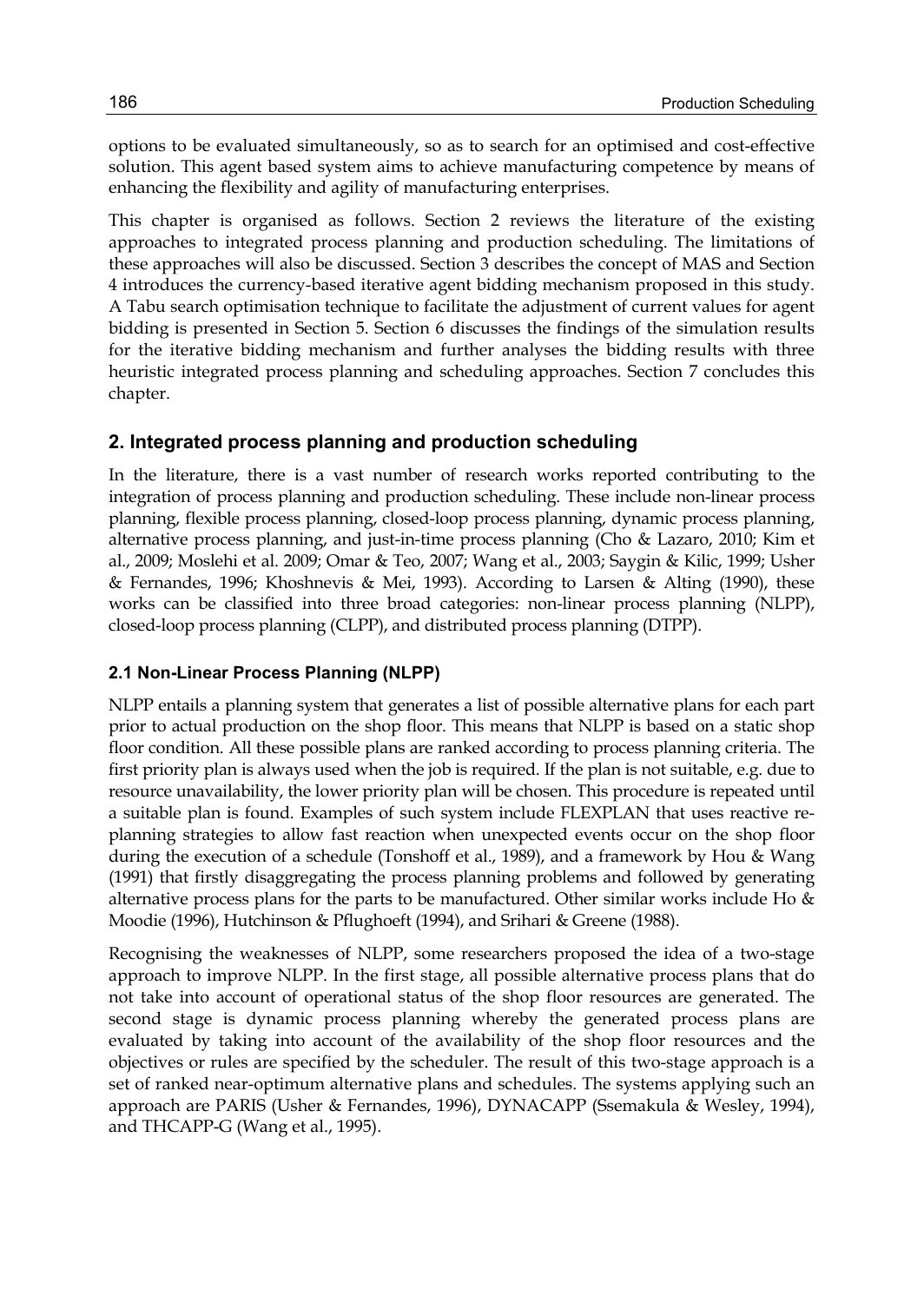#### **2.2 Closed-Loop Process Planning (CLPP)**

NLPP offers flexibility to the scheduling department with a list of alternative process plans. However, process planners do not take into account of the shop floor condition and an arbitrary set is generated based on their experience. In turn, production schedulers only use the alternatives that are available. To make the process planning more efficient, there is a need to have feedback from the shop floor with detailed information of the shop floor condition as well as requirements from scheduling department. With this information, no further effort will be spent on investigating alternatives that are of no use. Furthermore, the risk of overlooking important aspects (e.g. machine reliability and utilisation, bottlenecks) is also reduced. CLPP is an approach that could provide such feedback.

CLPP generates plans for jobs in real time based on the status of the resources at that time. Production schedulers provide process planners with information in relation to resource availability so that every plan is feasible with respect to the current availability of production facilities. Real time status has become a crucial element for CLPP and therefore, CLPP is also referred to as real time process planning or dynamic process planning. The research works based on this approach include a heuristic algorithm proposed by Khoshnevis & Chen (1989) developing a dynamic list of available machines and a list of features for each part. When a match is found between the two lists, the part will be assigned to that machine. However, the algorithm has neglected one issue in relation to the allocation of producing the features to machines. For instance, the algorithm may have allocated a feature to a less desirable machine at a given instant, whereas had it waited for a short while, a more desirable machine might have become available. The authors then introduced the concept of time window into their improved algorithm to deal with this problem (Khoshnevis & Chen, 1990). Although the improved algorithm can yield better results, the computational complexity is increased. In a later work by Chen & Khoshnevis (1992), the integration problem is viewed as a scheduling problem with flexible process plans. The priority is given to the scheduling module. Whenever an assignment of an operation to a machine is made by the scheduling module, the process planning module is invoked to check the validity of the assignment. Other examples of using CLPP are Kiritis & Porchet (1996) and Iwata & Fukuda (1989).

In NLPP, feedback information from the shop floor (i.e. information on the shop floor condition and requirements from scheduling department) is provided to the process planning department and as a result, process planning can be performed more efficiently and infeasible plans (i.e. due to unavailability of resources) can be eliminated. However, the aforementioned manufacturing competence is still not yet achieved in the proposed works. Despite the elimination of infeasible plans, the cost reduction through optimisation of utilisation of resources and minimisation of bottlenecks are not achieved in NLPP.

#### **2.3 Distributed Process Planning (DTPP)**

DTPP is a promising approach that performs both process planning and production scheduling simultaneously in a distributed manner, starting from a global level (i.e. preplanning) and ending at a detailed level (final planning). In DTPP process planning and production scheduling activities are carried out in parallel and in two phases. The first phase is pre-planning whereby process planning function analyses the jobs/operations to be carried out. The features and feature relationships are recognised and the corresponding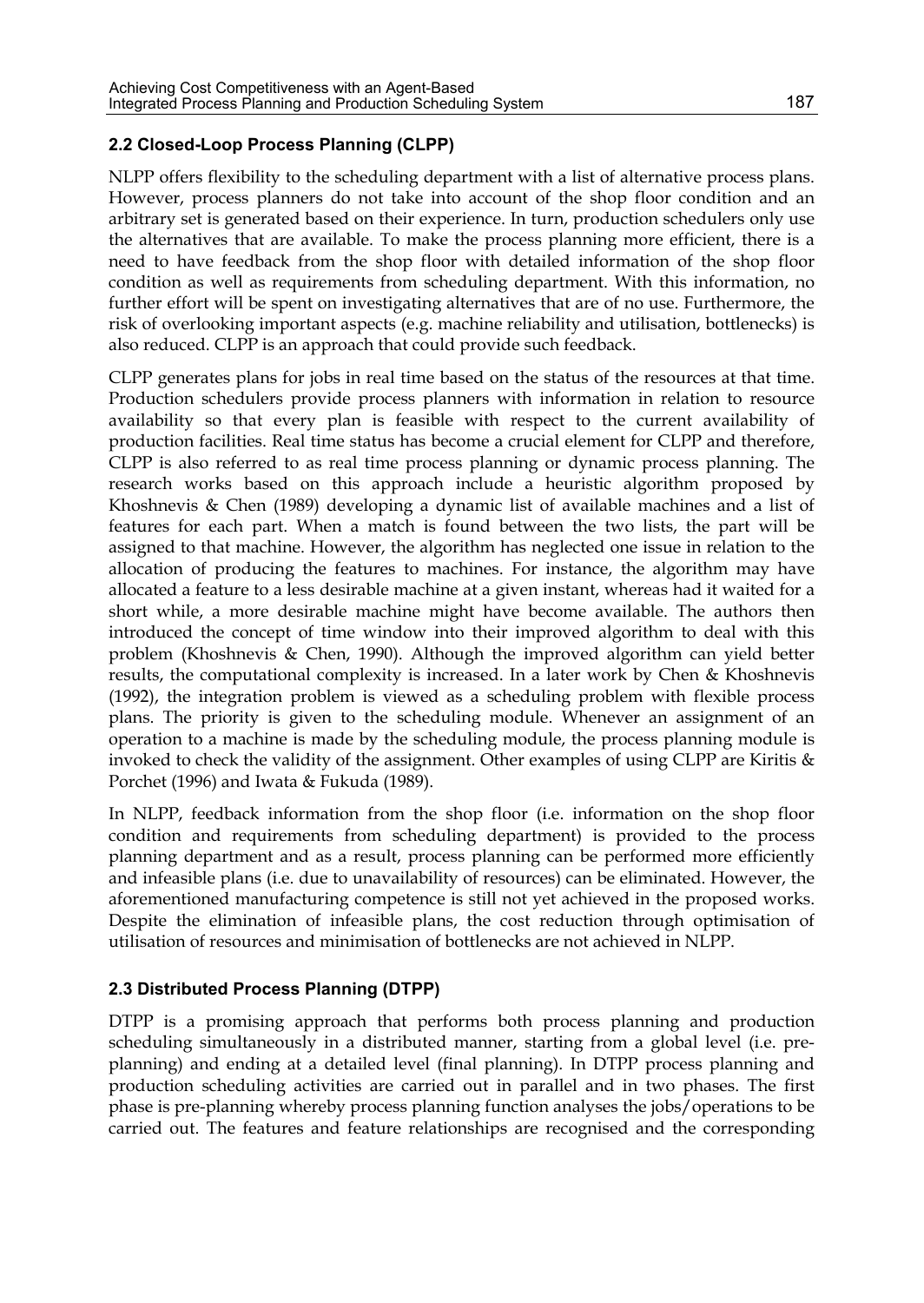manufacturing processes are determined. The required machine capabilities are also estimated. The second phase is final planning, which matches the required operations with the operational capabilities of the available manufacturing resources. The integration occurs at the point when resources are available and the operation is required. In this integration, process planning and production scheduling are carried out simultaneously. This approach is sometimes also referred to as just-in-time process planning. The result of this approach is dynamic process and production scheduling constrained by real-time events. Such approach includes the early works by Mamalis et al. (1996), Zhang (1993), Mallur et al. (1992), and more recently by Li et al. (2010), Moon et al. (2009), and Wang et al. (2009).

Despite the effort to integrate process planning and scheduling to find satisfactory solutions, further work is required for the solutions to be optimised in respond to dynamic changes in order to enhance the agility of manufacturing systems. To achieve overall optimality, rescheduling alone may not be effective (e.g. Wang et al., 2011). Process planning options should be taken into consideration to provide flexibility and optional scenarios in using alternative resources to respond constantly to dynamic changes. This means that process planning options and production scheduling options should be integrated and optimised dynamically, so that constraints from both functions can be fulfilled simultaneously and a near-optimum integrated plan and schedule can then be produced. Furthermore, the integration of process planning and production scheduling should also be able to provide scenarios where the production operational structures and possible reconfiguration of manufacturing systems can be assessed. By enhancing this manufacturing competence, the cost competitiveness will be achieved. In this research, a multi-agent system (MAS) is employed aiming to achieve this.

# **3. Multi-Agent System (MAS)**

MAS is a popular research technique applied in various disciplines. A MAS is a distributed intelligent system consisting of a population of agents that pursue individual objectives and interact closely with each other to achieve a global goal. Each agent represents an entity (e.g. a machine or a job) and is endowed with a certain degree of autonomy and intelligence, which includes the ability to perceive its environment and to make decisions based on its knowledge (Ferber, 1999).

In a MAS, a complex system is decomposed into autonomous and loosely-coupled subsystems represented by agents (Wooldridge, 1997). The term autonomous refers to the independency of control between the agents. Each agent determines its course of actions and other agents may influence an agent's decision by means of coordination (through collaboration or competition/negotiation). The term loosely coupled refers to the dependency on information between the agents. This dependency may exist for some tasks and shall not oblige to overload one agent's capability. Agents that represent the subsystems are able to solve problems in their domain with their own thread of control and execution. They carry out tasks autonomously without depending on other agents. The agent characteristics of intelligence and autonomous decision-making architecture have attracted many researchers in manufacturing domain solving complex manufacturing problems, including research related to process planning and production scheduling.

In general, the agent-based process planning and production scheduling approaches found in the literature can be grouped into two categorises based on the interaction mechanism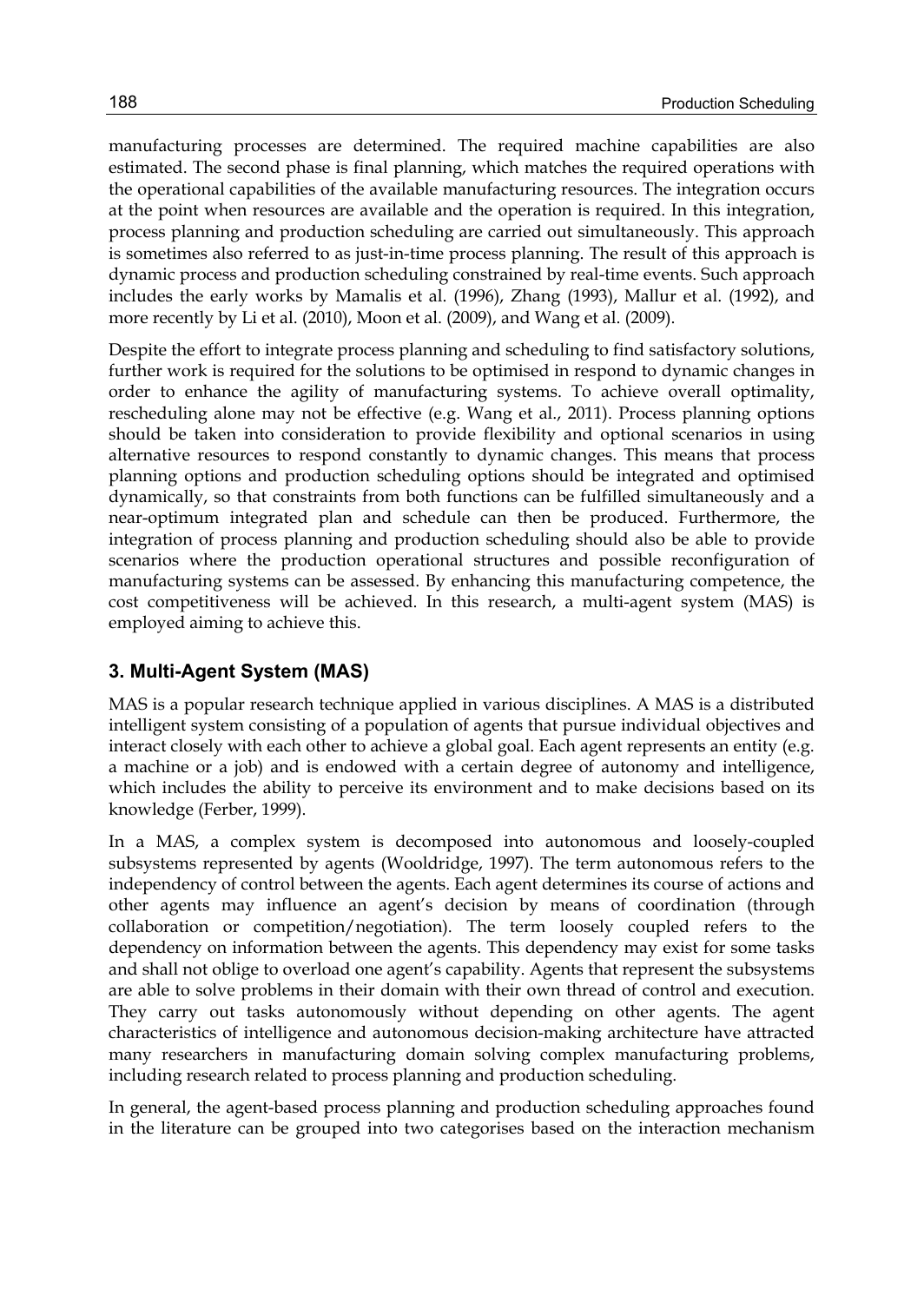used by the agents. They are bidding based methods and non-bidding based methods. Bidding based methods include the works by Robu et al. (2011), Kumar et al. (2008), Liu et al. (2007), Lima et al. (2006), Wong et al. (2006), and non-bidding works by Hajizadeh et al. (2011), Blum & Sampels (2004), Caridi & Sianesi (2000), and Ottaway & Burns (2000).

For any MAS, the design of agents is crucial to ensure the global goal and individual objectives are both fulfilled. This includes the agent functions and network, agent interaction mechanism and its protocols for coordination. In this chapter, the authors proposed a novel use of an autonomous agent system to facilitate the integration of process planning and production scheduling functions in order to maximise the manufacturing competence to cope with unpredictable demands. The novelty lies with the currency-based iterative agent bidding mechanism to allow process planning options and production scheduling options to be evaluated simultaneously, so as to search for an optimised, costeffective solution. This agent based system aims to provide the flexibility and agility of manufacturing enterprises required to cope with the uncertainties in the market. The following section discusses this iterative agent bidding mechanism in detail.

# **4. Iterative agent bidding mechanism**

In the proposed iterative agent bidding mechanism, a currency-like metric is used whereby each operation to be performed is assigned with a virtual currency value. These operations will then be announced to the agents (e.g. representing resources on the shop floor) and they will bid for the operations based on the currency values. These currency values are used as a parameter to control the bidding process between agents. Agents will only put forward the bids for the operation if they make a virtual profit (i.e. the difference between the given currency for the operation and the cost of performing the operation) that is above a virtual profit threshold set by that agent. This means that these parameters have a direct influence over the decisions of agent bidding for operations and forwarding the bids; therefore the adjustment of parameters will result in different bids constructed. In this mechanism, the virtual currency values will be adjusted iteratively, and so does the bidding process between agents based on the new set of currency values generated. This is to search for better and better bids, leading to near-optimality. The iterative bidding mechanism aims to achieve the lowest possible total production cost while satisfying the delivery due dates. Moreover, with the adjustment of currency values it is able to drive the behaviour of agents in a way that agents become proactive if they know they can perform the job with greater amount of virtual profit earned and vice versa.

The iterative bidding mechanism is illustrated in Figure 1. Assume that machine agents representing the machines on the production shop floor and a job agent representing a job (e.g. to produce a component) to be performed which can be broken down into a number of operations (e.g. to produce the features of the component). The iterative bidding mechanism takes place between the job agent and machine agents. As depicted in Figure 1, the bidding process begins when the job agent announces the job to be performed to all machine agents to bid (*Step 1*). The announcement includes information related to the machining operations to be carried out, such as the number and type of machining operations, recommended type of machining processes for the operations, etc., and the virtual currency value assigned to each operation. Machine agents that are able to perform the first operation will come forward to become 'leaders' whose responsibility is to group other machine agents to perform the remaining operations (*Steps 2-3*). The number of leaders indicates the number of virtual machine groups.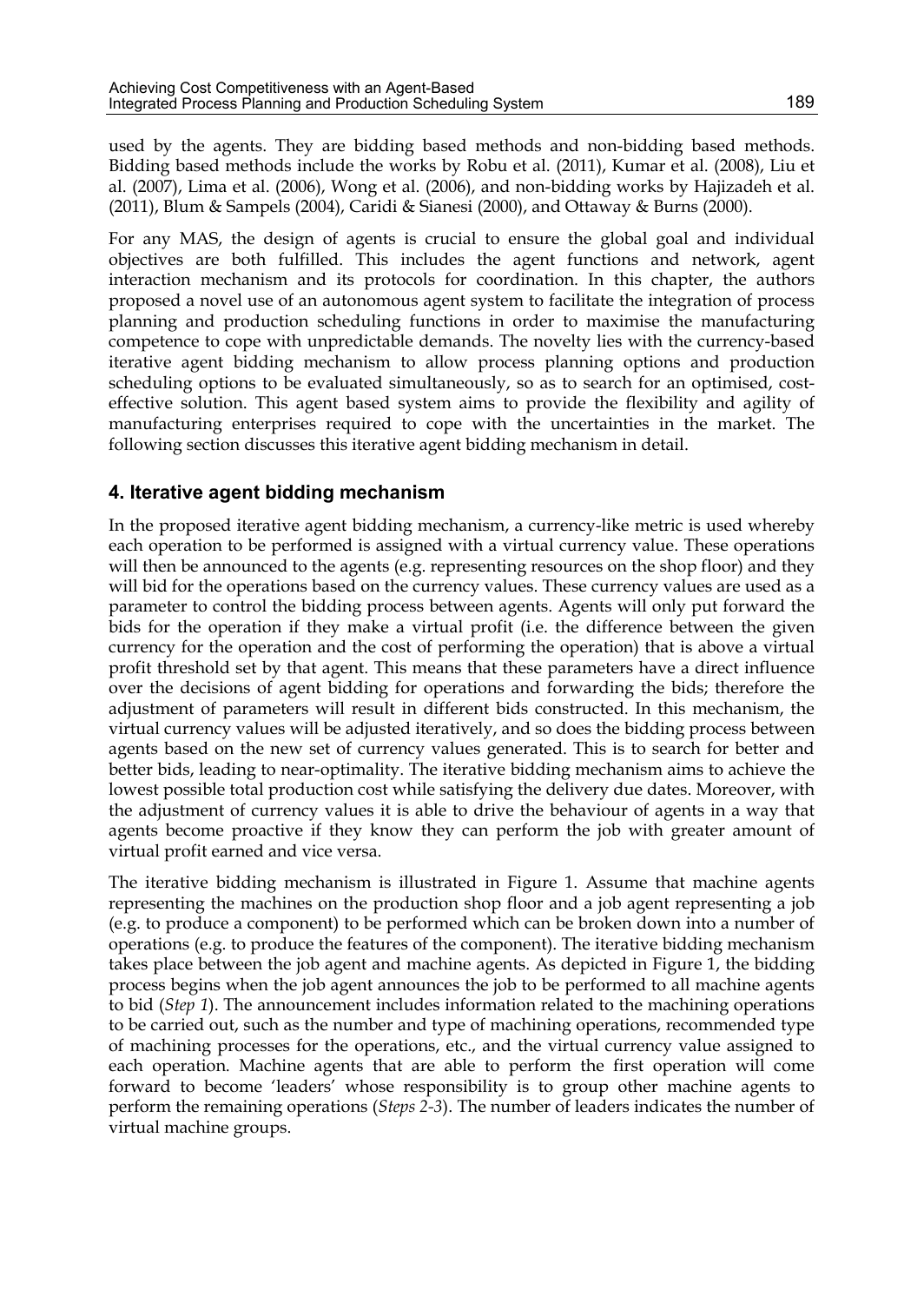

Fig. 1. Iterative agent bidding mechanism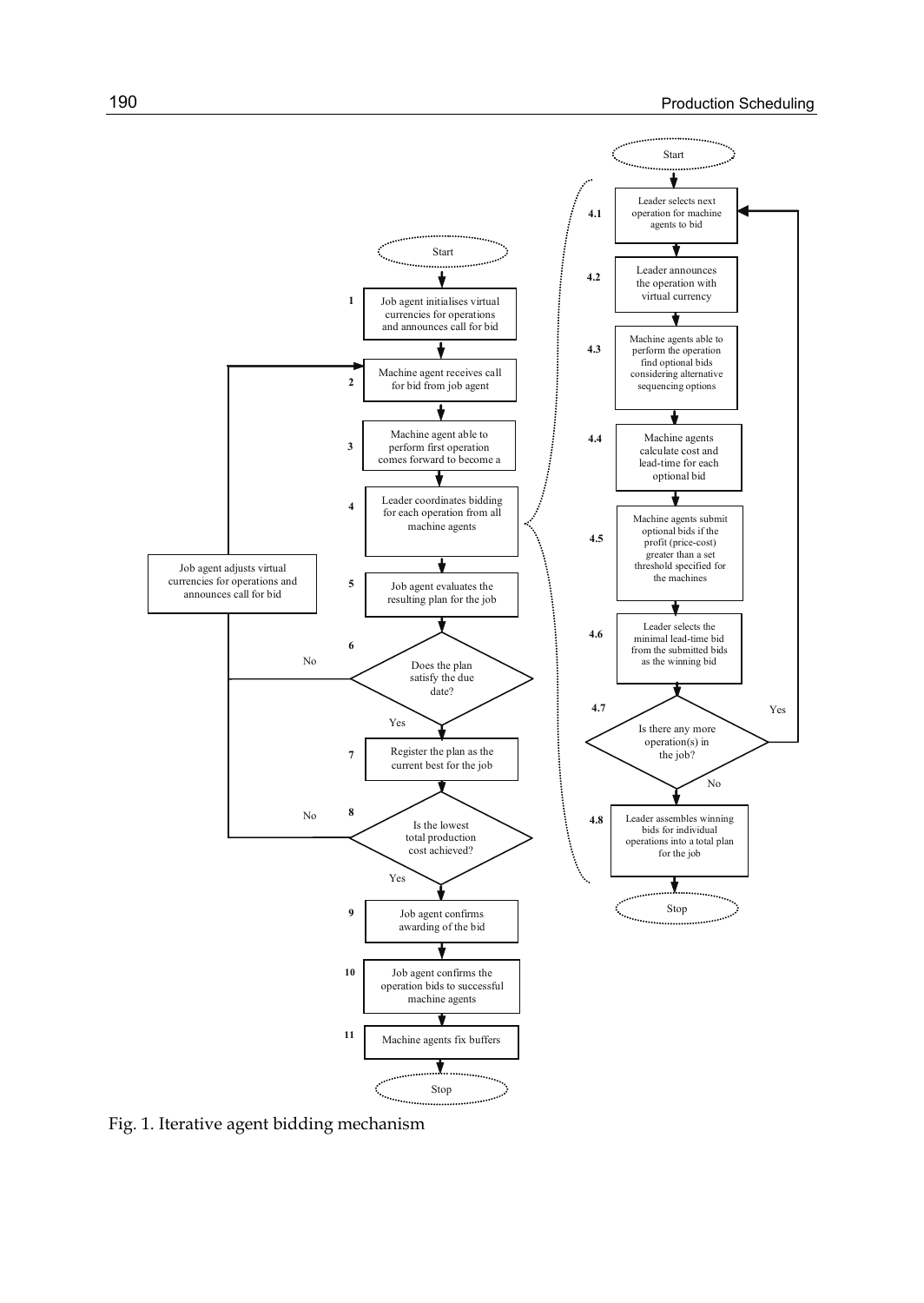After the leaders are selected, they announce the second operation to all machine agents, including the leaders themselves (*Step 4*). Machine agents that are able to carry out the operation will come forward to bid for the job. They may reschedule and optimise their job buffer by shifting jobs if other operations' due dates are not violated. This aims to produce optional and better bids  $BOi, x, k$  ( $BOi, x, k$  denotes the k<sup>th</sup> bid option from machine *rx* for operation *Oi*). In this way, bottlenecks can be reduced and machine utilisation can also be optimised. By shifting jobs in the job buffer, some bids may eliminate tool change and setup activities and as a result, the time needed to carry out the operation could be reduced. However, extra cost might be involved due to the job shifting in the job buffer, e.g. holding for work-in-process. Machine agents work out their bids in terms of production cost and lead time. The individual machine production cost is obtained as:

$$
C_i = C_{ti} + C_{wi} + C_{si} + C_{pi} + C_{ri}
$$
\n
$$
\tag{1}
$$

where

$$
C_{ti} = C_{ti / d}(D) \tag{2}
$$

$$
C_{pi} = C_{pi} / t \left(\frac{V_{removed}}{MRR}\right)
$$
 (3)

where

 $C_{ti}$  = transportation cost from the location of preceding machine (unit of cost),  $C_{ti/d}$  = transportation cost / unit of distance (unit of cost),  $D =$  distance from the location of preceding machine (m),  $C_{wi}$  = holding cost (unit of cost),  $C_{si}$  = setup cost (unit of cost),  $V_{removed}$  = volume to be removed in order to produce the feature (mm3), MRR = material removal rate (mm3 / unit of time),  $C_{pi}$  = processing cost (unit of cost),  $C_{ni/t}$  = processing cost / unit of time (unit of cost),  $C_{ri}$  = rescheduling cost (unit of cost).

The machine production cost function used in this study does not, however, truly reflect the actual production cost in real production. The cost function is developed for evaluation purposes and the costs such as material cost and labour cost are disregarded.

The individual lead time is worked out as:

$$
T_i = T_{ti} + T_{wi} + T_{si} + T_{pi}
$$
\n<sup>(4)</sup>

where

$$
T_{ti} = T_{ti / d}(D) \tag{5}
$$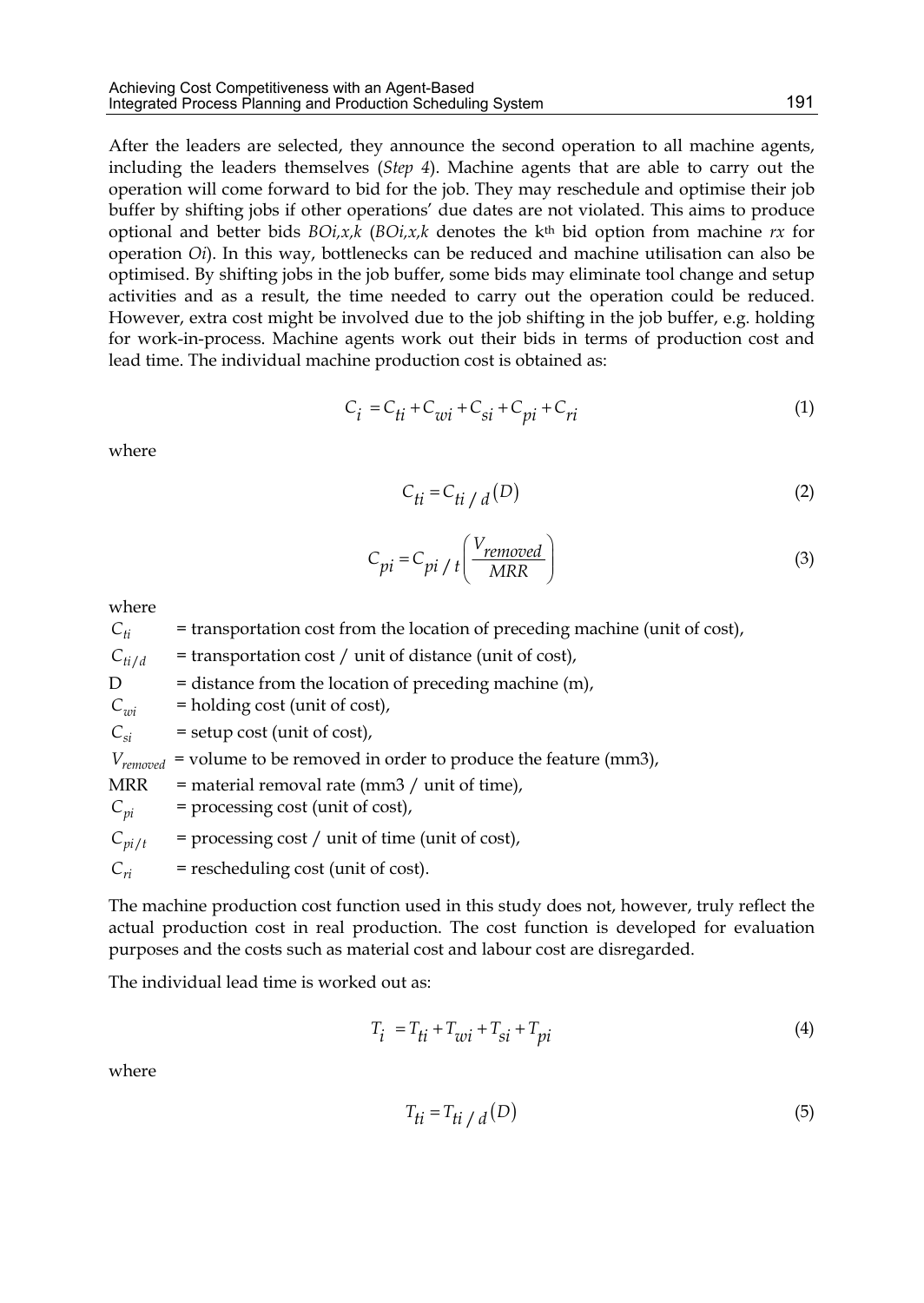$$
T_{wij} = \sum_{j=1}^{n} t_{wi[j]}
$$
 (6)

$$
T_{pi} = \frac{V_{removed}}{MRR}
$$
 (7)

where

 $T_{ti}$  = transportation lead time from the preceding machine (unit of time),

*D* = distance from the location of preceding machine (m),

 $T_{tid}$  = transportation lead time / unit of distance (unit of cost),

 $T_{wi}$  = waiting time at buffer, i.e. queuing time or bottlenecks (unit of time),

 $\sum_{i=1}^{l} w_i[j]$ *n*  $\sum_{j=1} t_{wijj}$  = total waiting time of *n* jobs scheduled in the job buffer before the currently bidding

job (unit of time),

 $T_{si}$  = setup time (unit of time),

 $T_{ni}$  = processing lead time (unit of time)

 $V_{romoned}$  = volume to be removed in order to produce the feature (mm<sup>3</sup>), and

 $MRR$  = material removal rate (mm<sup>3</sup> / unit of time).

Each machine agent decides whether to forward a bid based on the amount of virtual profit earned:

$$
P_{i,x,k} = CU_i - C_{i,x,k}
$$
\n<sup>(8)</sup>

where  $P_{i,x,k}$  is the virtual profit that could be made by machine  $r_x$  on operation  $O_i$  with bid option  $BO_{i,x,k}$ ,  $CU_i$  is currency value assigned to operation  $O_i$ , and  $C_{i,x,k}$  is the production cost for  $r_x$  to carry out  $O_i$  with bid  $BO_{i,x,k}$  as defined by Eq. 1. If  $P_{i,x,k}$  is above a set threshold *P<sub>tx</sub>* (i.e.  $P_{i.x,k} \geq P_{tx}$ ), the bid will be put forward to the leader.  $P_{tx}$  is a mark-up profit that is based on the production cost  $C_{i,x,k}$  i.e.  $P_{tx} = C_{i,x,k} + C_{i,x,k}$ .  $M_{i,x,k}$ , where  $M_{i,x,k}$ . is a random value in the range [0,N], and N is a limiting percentage value. By shifting jobs in the job buffer, a machine agent may put forward more than one bid as long as the virtual profits of the bids are above the set threshold. The threshold varies from one machine to another based on the cost of machine. However, if the profit is below the set threshold  $(P_{i, k} < P_{i})$ , the machine agent will not forward the bid to the leader. In mathematical terms:

$$
B_{i,l} = BO_{i,x,k}, T_i^{(l)} = T_{i,x,k}, C_i^{(l)} = C_{i,x,k}
$$
  
if  $P_{i,x,k} \ge P_{tx}$  (9)

where  $B_{i,l}$  denotes the *l<sup>th</sup>* bid submitted for operation  $O_i$ ,  $T_{i,x,k}$  is the lead time for  $r_x$  to carry out  $O_i$  with bid option  $BO_{i,x,k}$ ,  $T_i$ <sup>(*l*)</sup> and  $C_i$ <sup>(*l*)</sup> are the lead time and cost for carrying out  $O_i$  with bid *Bi,l*. When the bids are received, the leader selects the best bid that provides the shortest lead time from all bids put forward by machine agents: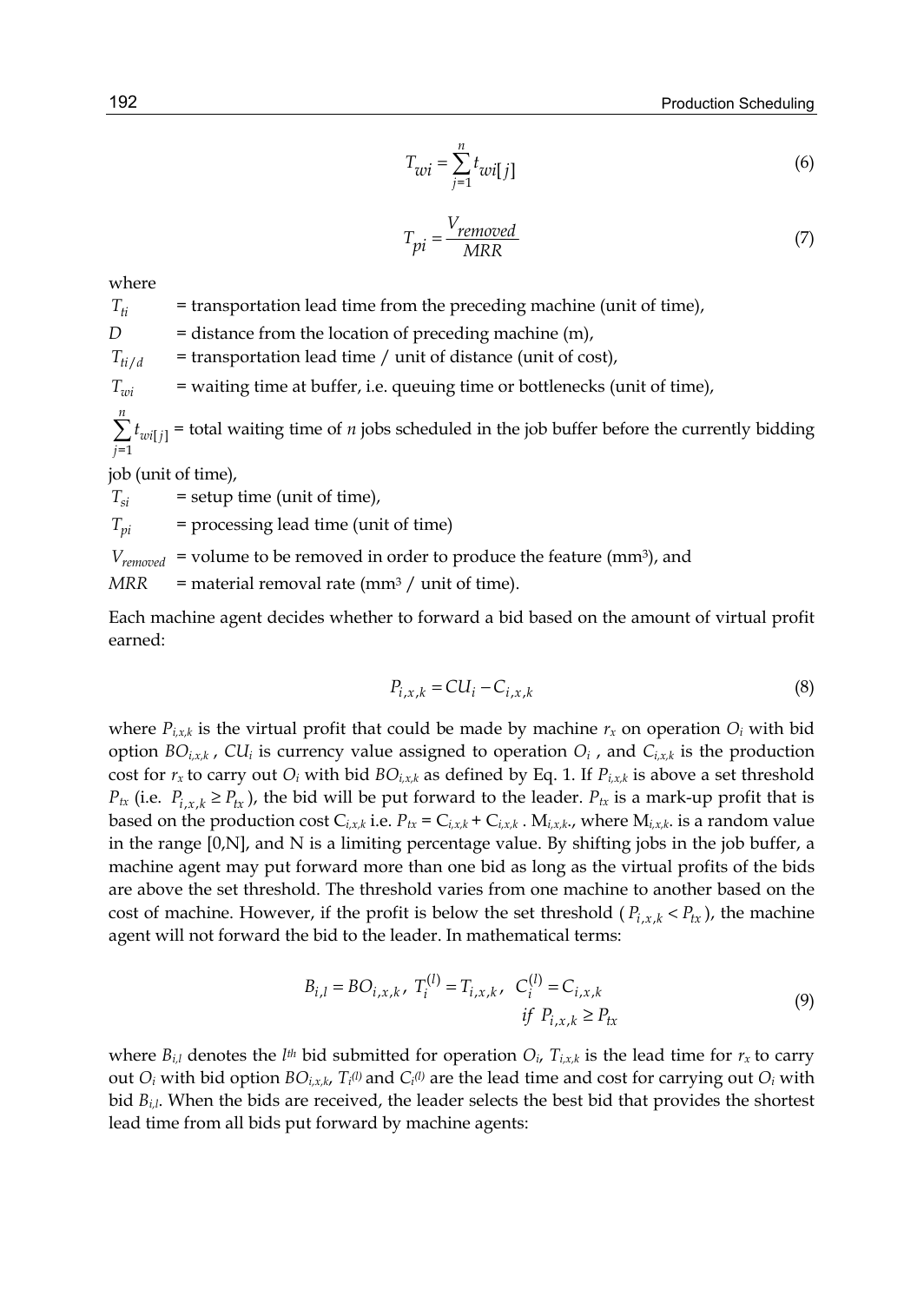$$
B_i^{win} = B_{i,l}, \quad T_i^{win} = T_i^{(l)}, \quad C_i^{win} = C_i^{(l)}
$$
  
if  $T_i^{(l)} = \min\left(T_i^{(1)}, T_i^{(2)}, \dots, T_i^{(L)}\right)$  (10)

where  $B_i$ <sup>*win*</sup> represents the winning bid for  $O_i$ ,  $T_i$ *win* and  $C_i$ *win* are the lead time and cost corresponding to the winning bid, *L* is the total number of bids submitted for *Oi*.

The bid messages can be used to reflect a variety of dynamic status information (e.g. machine status, order condition), and therefore making the bidding mechanism suitable for real-time operational controls. This grouping process continues until all the operations in the job have been scheduled to the most appropriate machines. When the leaders have virtually grouped other machines to perform all operations *(O1, O2, …, On)*, they put together all the individual production costs (i.e. total production cost) and lead times (i.e. total lead time) of the selected machines, and forward the one complete bid as a machine group to the job agent for evaluation (*Step 5*). This bid consists of the total lead time and total production cost denoted as follow:

$$
T = \sum_{i=1}^{n} T_i^{win}, \ \ C = \sum_{i=1}^{n} C_i^{win}
$$
 (11)

The job agent evaluates the bids by means of satisfying the due date *D* at minimal total production cost

$$
Min\left(C = \sum_{i=1}^{n} C_i\right)
$$
  

$$
T = \sum_{i=1}^{n} T_i \le D
$$
 (12)

If the due date is not satisfied (i.e. *T > D*), the virtual currency allocated to operations will be adjusted in the next iteration to look for a better plan (*Steps 6-8*). The lead time and cost of a plan resulting from a bidding iteration are dependent on the virtual currencies. Higher virtual currencies for operations increase the attractiveness of the operations to machine agents and encourage the agents to submit more bids for the operations (even though some bids may bear higher costs) and vice-versa. The iterative loop stops when a near-optimum plan that satisfies the due date with considered near-minimum cost is found. When the near-optimum plan is obtained, the job agent will award the job to the machine group that meets the due date and provides the minimum total production cost. The machine agents in the awarded machine group will then commit to the operations awarded by updating their loading schedules (*Steps 9-11*). If the product orders are large and consistent, there could be a need to group the machines in this virtual machine group physically (i.e. reconfiguring the layout of the existing manufacturing system), which may improve the system, as well as cost efficiency. In this way, the reconfiguration of manufacturing systems can be assessed.

Each agent has individual objectives and a global goal to achieve. For this proposed MAS, the global goal is to find an optimised process plan and schedule that gives the lowest production cost while satisfying all requirements such as due date and product quality. As for individual objectives, the machine agents strive to give the best performance in order to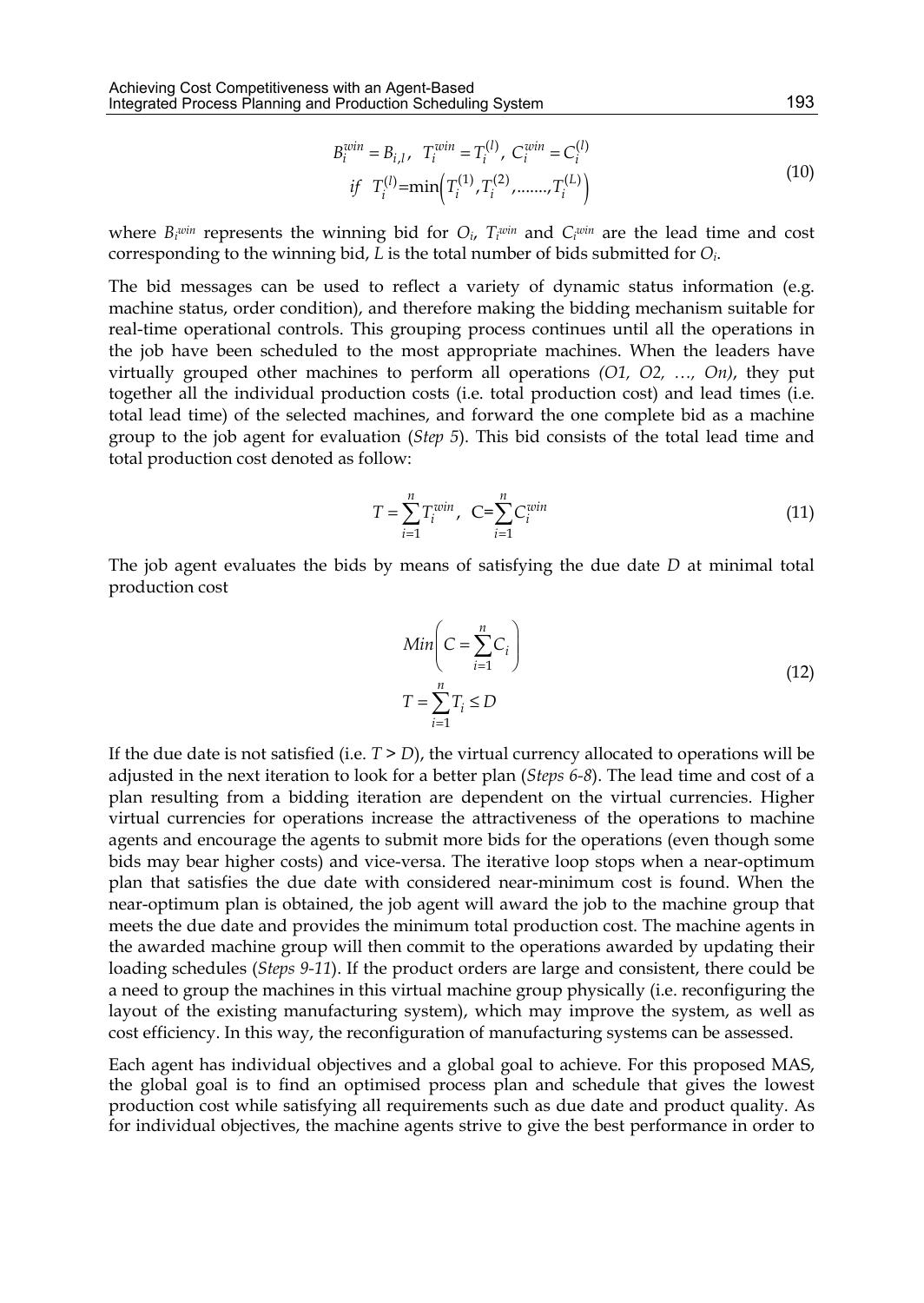win the jobs and optimise its machine utilisation, and the job agent is responsible for assigning the operations to the outstanding group of machines. Via the iterative bidding mechanism and bid evaluation, agents with different objectives will come to a point where the agents' objectives and the global goal can be satisfied.

A Tabu search optimisation technique is employed in this study to investigate how and to what degree the currency values should be adjusted in each iteration in order to obtain better solutions (leading to near-optimality) for integrated process planning and scheduling problems. This technique will be discussed in the following section.

# **5. Tabu search optimisation technique**

The basic form of TS approach was founded on the ideas proposed by Glover (1989, 1990). This approach is based on the procedures designed to cross boundaries of feasibility or local optimality, which are usually treated as barriers. In other words, TS is a meta-heuristic that guides a local heuristic search procedure to explore the solution space beyond local optimality. The key parameters used in TS are as follows:

- Tabu move a move that is forbidden because it has previously been taken in the search process.
- Aspiration criterion a criterion to remove the Tabu move that considered to be sufficiently attractive leading to a better solution.
- Intensification strategy (a.k.a. short-term memory) a rule that encourages moves surrounding the solution that previously found good.
- Diversification strategy (long-term memory) a rule that encourages the search process to examine unvisited regions and to generate solutions that are difference from those visited before.

With the simplicity of applying the concept of TS, many researchers have adopted TS in production research for optimisation purposes. Baykasoglu & Ozbakir (2009) proposed a multiple objective TS framework to generate flexible job shop scheduling problems with alternative process plans in order to analyse its performance and efficiency. Demir et al. (2011) proposed a TS approach to optimise production buffer allocation in order to enhance manufacturing efficiency. Baykasoglu & Gocken (2010) used TS to solve fuzzy multiobjective aggregate production planning system. Xu et al. (2010) used a two-layer TS approach to schedule jobs with controllable processing times on a single machine in order to meet costumer due dates.

The TS approach proposed in this study is described in Figure 2. With an illustration of a component that has five features, the approach started off with initialising all the relevant parameters such as initial solution (i.e. a set of currency values), Tabu list size for intensification and diversification strategies, and stopping criteria. This approach consists of two main operators or moves, i.e. intensification (currency values adjustment) and diversification (pairwise exchange). For intensification, every currency value has an equal opportunity to be selected for currency adjustment. If a move *j* is tabu-active (i.e. Tabu  $[j] \neq$ 0), it is not supposed to be chosen again. However, an aspiration criterion can be applied in the case if the tabu-active move *j* creates a better solution (i.e. lower cost) than the overall best solution found so far. At each move, the solutions generated will be evaluated and compared to the overall best solution and subsequently the overall best solution will be updated if the new solution found outperforms the overall best solution. Eventually, after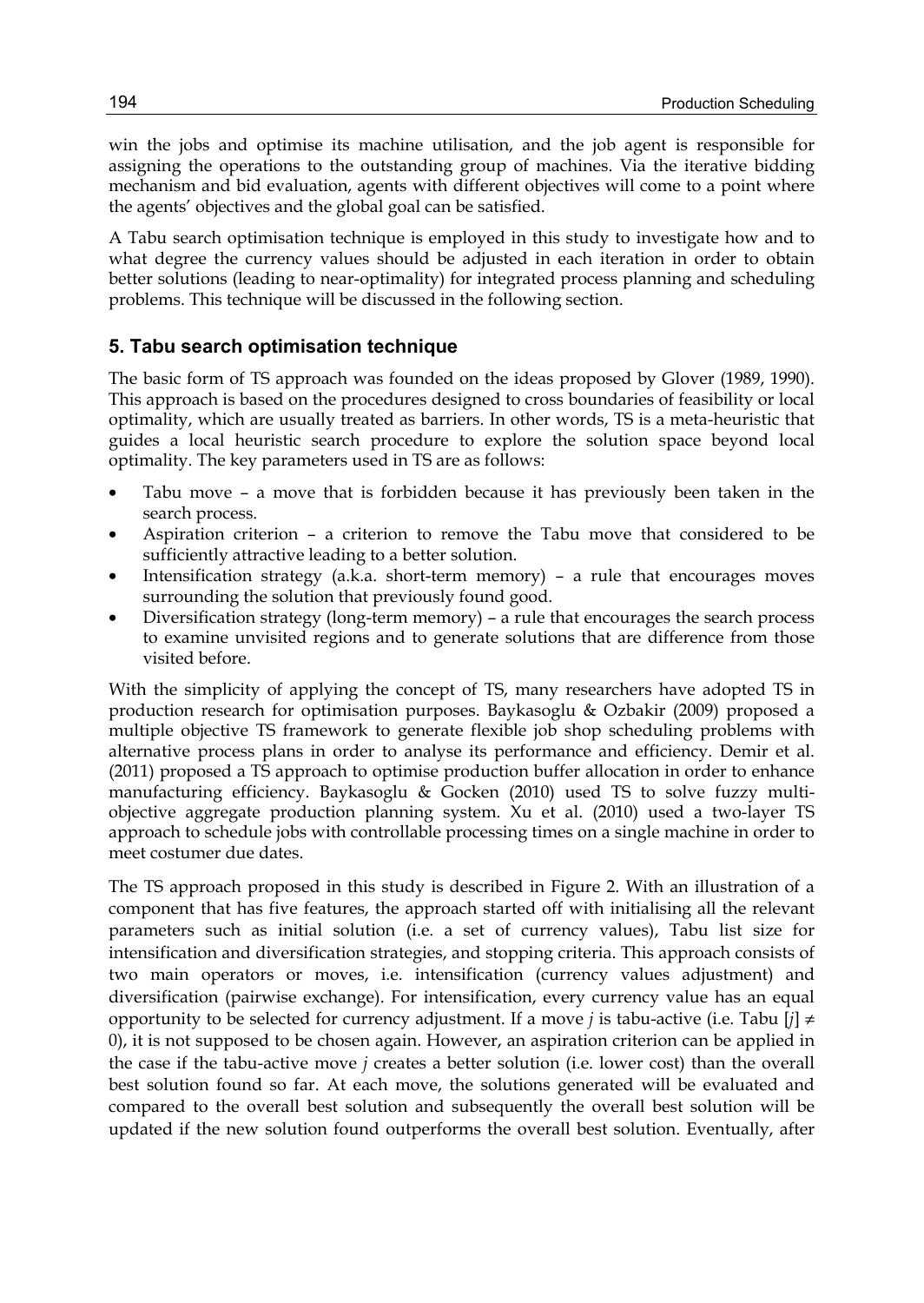the pre-determined number of intensifications to be carried out (*M*) or the number of moves when no consecutive improvement was found (*K*) is reached, diversification will take place to explore new regions (i.e. pairwise exchange of currency in the initial solution  $X_0$ ). This process continues until all the regions are explored. The simulation results of this approach will be discussed in next section.

step 1: Initialise the following parameters

- Initial solution,  $X_0$  (CU<sub>1</sub> CU<sub>2</sub> CU<sub>3</sub> CU<sub>4</sub> CU<sub>5</sub>) and objective function,  $F(x_0)$ .
- Best solution,  $X^*$  =  $X_0$  and best objective function,  $F^*$  =  $F(x_0)$ .
- Tabu list size t for Intensification tabu list.
- Number of intensifications to be carried out, M.
- Counter for diversification, n.
- Diversification size that depends on the array size (stopping criterion), N.
- Counter for no consecutive improvement was made, k.
- Size of no consecutive improvement was made, K.

Intensification Tabu List (currency values alteration)



A currency will be randomly selected to be decreased/increased by  $\alpha$ %. Once a currency is selected, it will be marked with t (i.e. Tabu-active for t iterations). Tabu [j] = t, where  $t$  is a scalar, representing Tabu list size. The value of  $t$  is reduced by 1 at every iteration.

Diversification Tabu List (pairwise exchange)



Tabu [a][b] (for  $a < b$ ) stores numerical value in the  $a^{th}$  row and  $b^{th}$  column of the array. When  $a$  exchanges with  $b$ , Tabu [ $a$ ][ $b$ ] will be marked. The pairwise exchange is in random order. This move is in the tabu list, which means no such move is permitted in the whole searching process. This is used to diversify the search into new regions. The search process will terminate when all Tabu [a] [b] have been marked.

**step 2:** Iteration  $i = 0, 1, 2, ...M$ .  $X_i$  denotes the current solution.

#### Fig. 2. Tabu search approach for iterative agent bidding mechanism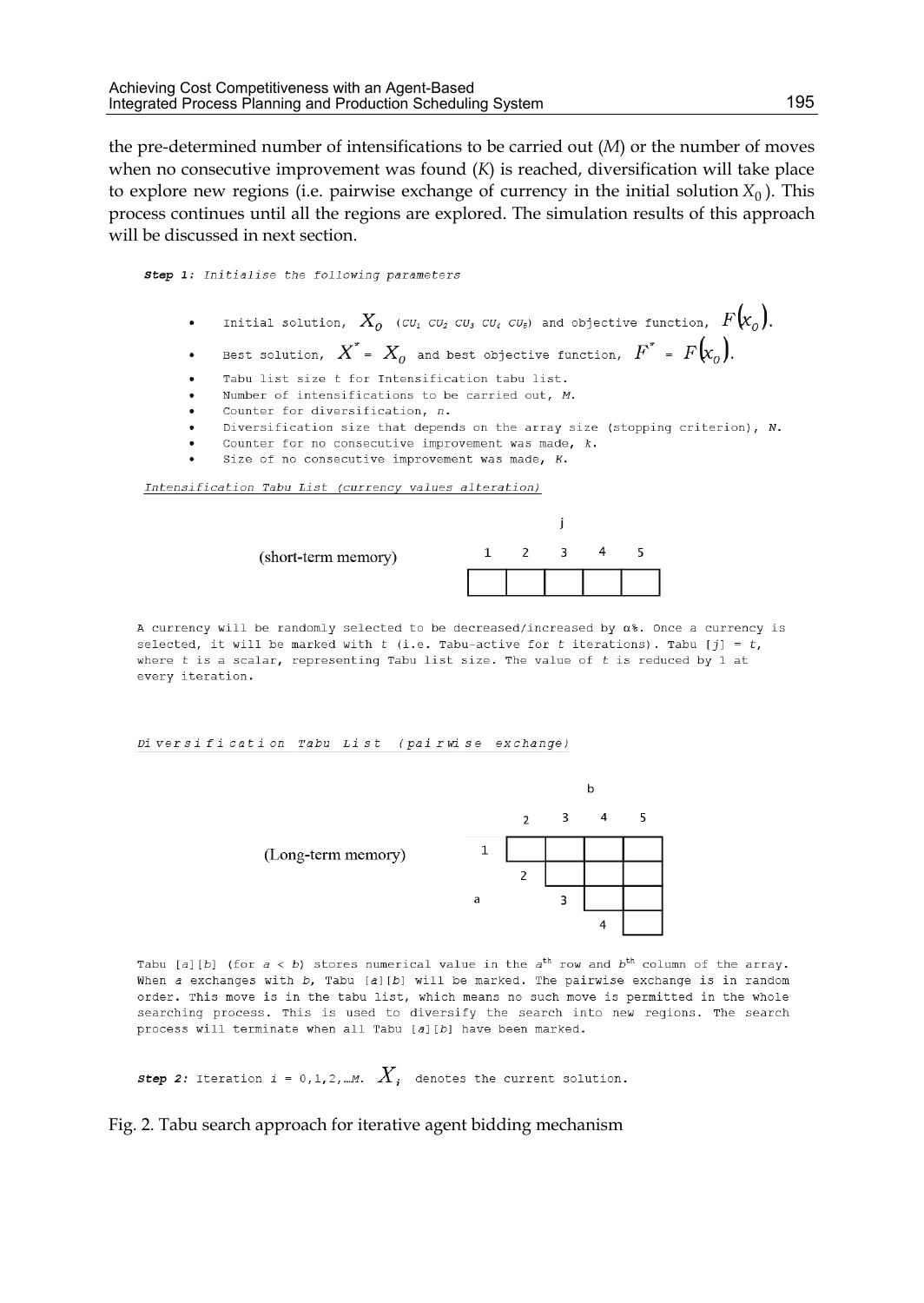#### **6. Test case and results analysis**

The proposed MAS was implemented on a Java platform; a test case was used to simulate the effectiveness of the currency-based iterative bidding mechanism. In the test case, 10 machines (4 lathe machines, 3 milling machines and 3 drilling machines) were operating on the shop floor, and each machine has different capacity and capability. The machines data is depicted in Table 1. These machines are served by automated guided vehicles (AGVs) and each machine has its own buffer of jobs (of components C1, C2, C3 and C4) that have been previously scheduled (Table 2).

|                        | <b>MRR</b>                  | 36                  | $\overline{40}$      | $\overline{\mathrm{30}}$ | 29                   |                 | 328               |         | 77              | 40                   | $\mathcal{E}$ |
|------------------------|-----------------------------|---------------------|----------------------|--------------------------|----------------------|-----------------|-------------------|---------|-----------------|----------------------|---------------|
|                        | Cost                        | 0.25                | 0.25                 | 0.20                     | 0.25                 | 0.25            | 0.25              | 1.5     | 0.4             | 0.35                 | 0.25          |
|                        | Machining Holding<br>Cost   | $\frac{9}{10}$      | 2.0                  | 2.1                      | 1.5                  | $\overline{12}$ | 1.4               | 1.5     | 1.8             | $\overline{1.9}$     | 1.5           |
|                        | Misc<br>Cost                | 160                 | 160                  | 170                      | 160                  | 180             | 180               | 200     | 200             | 190                  | 200           |
|                        | Setup<br>Cost               | 2.5                 | 2.6                  | 2.9                      | 2.6                  | 2.4             | 2.6               | 2.5     | 6               | 2.8                  | 2.8           |
|                        | Setup<br>time               | 25                  | 30                   | 35                       | 28                   |                 | នងង               |         |                 | 32 <sub>8</sub>      | $_{29}$       |
|                        | Co-ordinate Reliability     | 0.8                 | 0.75                 | 0.65                     | 0.9                  |                 | 95<br>0.5<br>0.95 |         | 0.75            | 0.9                  | 0.85          |
|                        | Y (location)                | $\circ$             | 0                    | 0                        | $\circ$              | $\overline{40}$ | 80                | 120     | $\overline{40}$ | $80\,$               | 120           |
|                        | Co-ordinate<br>X (location) | $\overline{40}$     | 80                   | 120                      | 160                  | $\frac{100}{2}$ | 100               | 100     | $\circ$         | $\circ$              | $\circ$       |
|                        | Process                     | Turning<br>Drilling | Turning<br>Drilling  | Turning<br>Drilling      | Turning<br>Drilling  | Milling         | Milling           | Milling | Drilling        | Drilling             | Drilling      |
|                        | Machine                     | Lathe L1            | Lathe L <sub>2</sub> | Lathe <sub>L3</sub>      | Lathe L <sub>4</sub> | Nill M1         | Mill M2           | Mill M3 | Drill D1        | Drill D <sub>2</sub> | Drill D3      |
| Table 1. Machines data |                             |                     |                      |                          |                      |                 |                   |         |                 |                      |               |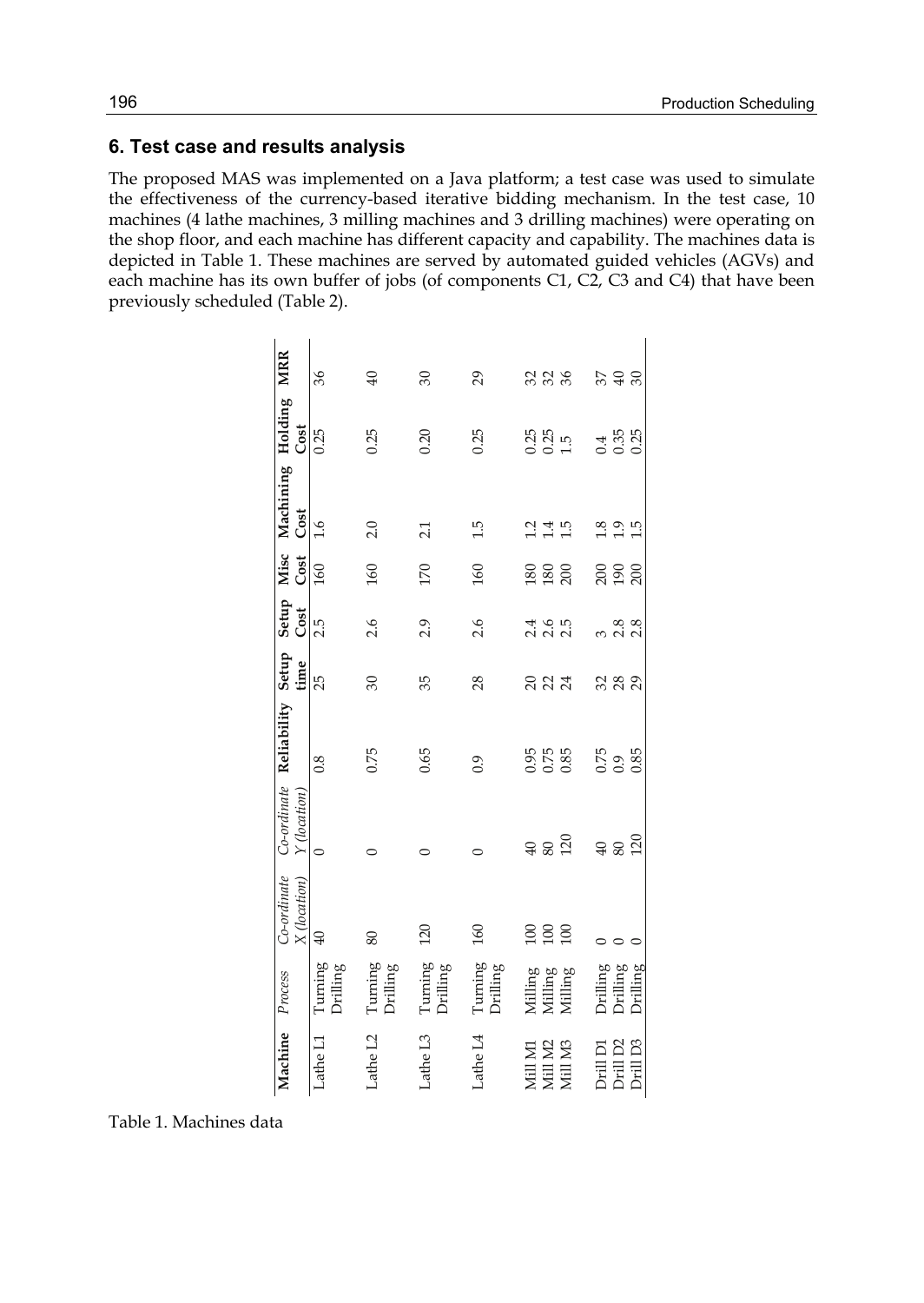| Lathe          | Schedule  | Milling        | Schedule  | Drilling       | Schedule  |
|----------------|-----------|----------------|-----------|----------------|-----------|
| L1             | $C4(2)$ * | M1             | C3(2)     | D <sub>1</sub> | C1(1)     |
|                | 620-830^  |                | 500-792   |                | $0 - 240$ |
|                |           |                | C3(3)     |                |           |
| L2             | C1(2)     |                | 792-988   | D2             | C2(2)     |
|                | 280-620   |                |           |                | 460-650   |
|                |           | M <sub>2</sub> | C2(1)     |                |           |
| L <sub>3</sub> | C3(1)     |                | 0-380     | D <sub>3</sub> | C2(4)     |
|                | $0 - 415$ |                | C4(3)     |                | 1200-1380 |
|                | C2(3)     |                | 1000-1179 |                |           |
|                | 750-925   |                |           |                |           |
|                |           | M <sub>3</sub> | C4(1)     |                |           |
|                | C1(4)     |                | $0 - 432$ |                |           |
| L4             | 940-1265  |                | C1(3)     |                |           |
|                |           |                | 670-878   |                |           |

\*C*x*(*y*) means job sequence *y* of component *x* 

 $\wedge$  in unit of time

#### Table 2. Machines job schedule

To evaluate the bidding mechanism, this test case consists of three components of which orders were placed at interval times. These components are ComA, ComB and ComC. Table 3 listed the process sequence of producing the features of the components, and the information related to the currency values, removal volumes, and tolerance requirements of each feature in the components.

The simulation process begins with the job agent announcing the jobs of producing ComA to all the machine agents. This process repeats for ComB and ComC. To discuss the implementation in details, the simulation process for ComC is predominantly discussed in this section. The assumptions made in the implementation are:

- A machine only performs one process at a time
- A component can be machined by the same machine more than once
- All the machines are accessible by AGVs
- The AGVs are considered to be always available
- Each machine has infinite capacity input and output buffers
- Auxiliary processes for surface treatment such as grinding and reaming are not considered
- Material and labour costs are disregarded
- Chip formation, cutting fluids, temperature rise, and tool wear due to cutting process are neglected.

During the simulation, two test runs are carried out with the value of  $\alpha$  (for the adjustment of currency values in intensification process) set at 15% and 30% respectively. In both test runs, the number of moves for intensification process is set to 10 and the Tabu list is 1. In the first test run, the simulation completed at 110<sup>th</sup> moves and the near-optimum bid obtained has a production cost of 3224 units and a lead time of 1374 units. Figure 3 illustrates all the bids obtained at each TS move.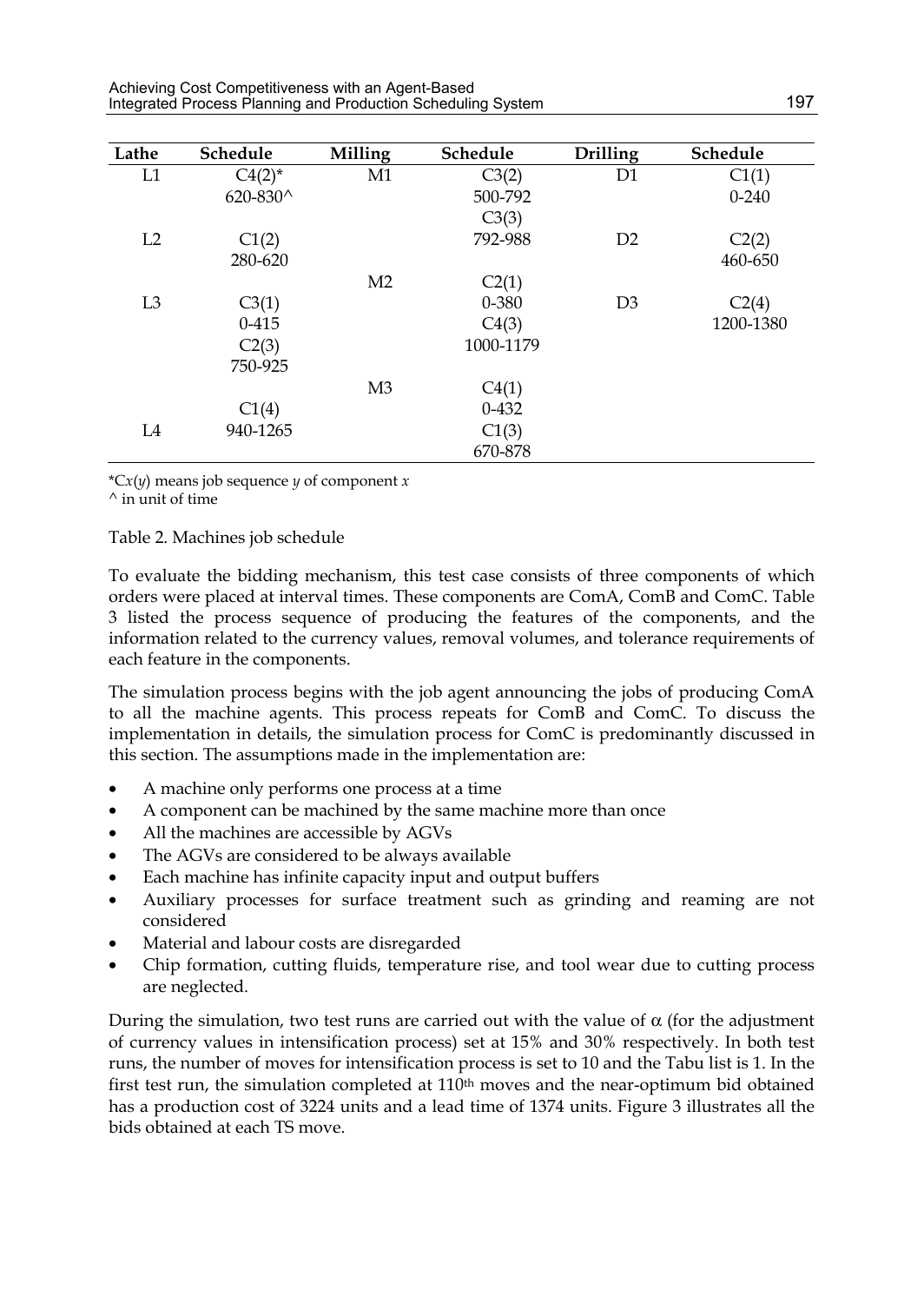|                                    | Tolerance<br>$(+/-$ mm               | 0.75                        | 1.25                      | $1.00\,$ | 075                                     | 1.25    | 00.1                       | 1.25              | 1.25                      |                           | $1.25$<br>$1.30$          |          | 0.75                        |
|------------------------------------|--------------------------------------|-----------------------------|---------------------------|----------|-----------------------------------------|---------|----------------------------|-------------------|---------------------------|---------------------------|---------------------------|----------|-----------------------------|
|                                    | volume (cm <sup>3</sup> )<br>Removal | 55                          | 140                       | $\infty$ | 40                                      | 180     | $\infty$                   | $\infty$          | 150                       | $\frac{1}{2}$             |                           | $\infty$ | 50                          |
|                                    | Currency<br>value                    | 575                         | 770                       | 450      | 500                                     | 780     | 460                        | 440               | 850                       | 425                       | 600                       | 380      | 600                         |
|                                    | required<br>Process                  | Drilling                    | Turning                   | Milling  | Drilling                                | Milling | Drilling                   | Milling           | Turning                   | Turning                   | Turning                   | Milling  | Drilling                    |
|                                    | Features to produce in<br>sequence   | Hole (Blind, flat-bottomed) | Hollow Cylinder (Through) | Slot     | Hole (Centre, blind, flat-<br>bottomed) | Slot    | Hole (Centre, blind, flat- | bottomed)<br>Slot | Hollow Cylinder (Through) | Hollow Cylinder (Through) | Hollow Cylinder (Through) | Slot     | Hole (Blind, flat-bottomed) |
|                                    | (units of time)<br>Due date          | 900                         |                           |          |                                         | 1000    |                            |                   | 1400                      |                           |                           |          |                             |
|                                    | Quantity                             | 50                          |                           |          |                                         | 45      |                            |                   | $\overline{\mathcal{R}}$  |                           |                           |          |                             |
|                                    | Com<br>₿                             | ComA                        |                           |          |                                         | ComB    |                            |                   | ComC                      |                           |                           |          |                             |
| Table 3. New components to produce |                                      |                             |                           |          |                                         |         |                            |                   |                           |                           |                           |          |                             |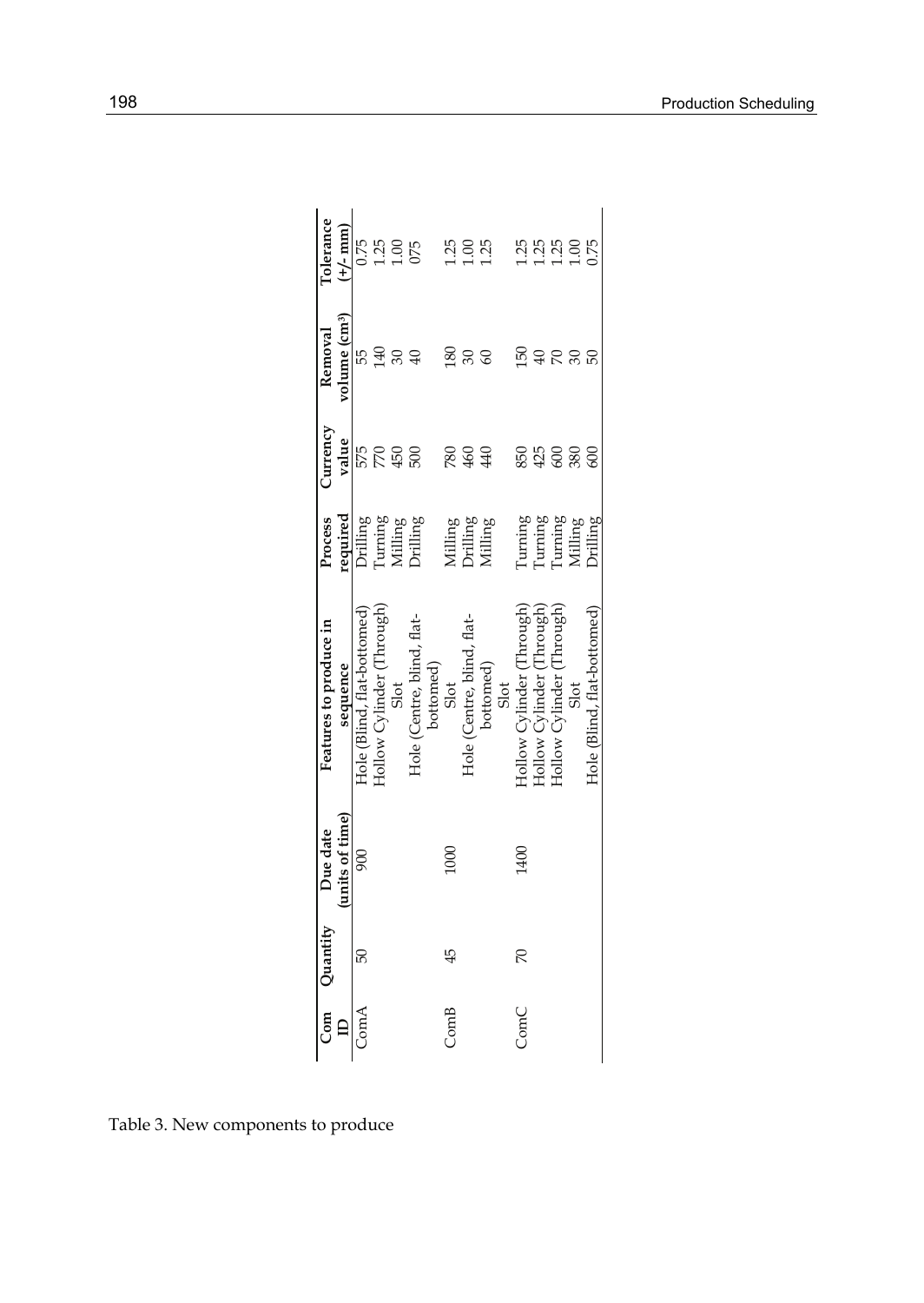

Fig. 3. Bids received at each TS move ( $\alpha$  = 15%).

In Figure 4, the plotted line depicts the near-optimum bid recorded at each move during the entire simulation. This shows that lower costs of producing the components are gradually found as the currency values are adjusted iteratively. The first near-optimum bid was obtained at the 62nd move. The new job schedule for all machines is depicted in Table 4.



Fig. 4. Optimum bid recorded at each TS move ( $\alpha$  = 15%).

Figures 5 and 6 show the results obtained in second test run, the bids received at each TS move and the optimum bid recorded during each move respectively. When the simulation completed, the near-optimum bid obtained was the same as the first test run and the first near-optimum bid was obtained at the 58th move. These results show that in many moves there are no bids received from the machine agents. This happens predominantly when diversification takes place. As each of the currency values is particularly allocated to a unique job to produce a particular feature, exchanging currency values from one job with another is inappropriate. For instance, assume that the currency values for the first feature of a component is relatively large (say 1500) and for the second feature is small (e.g. 500).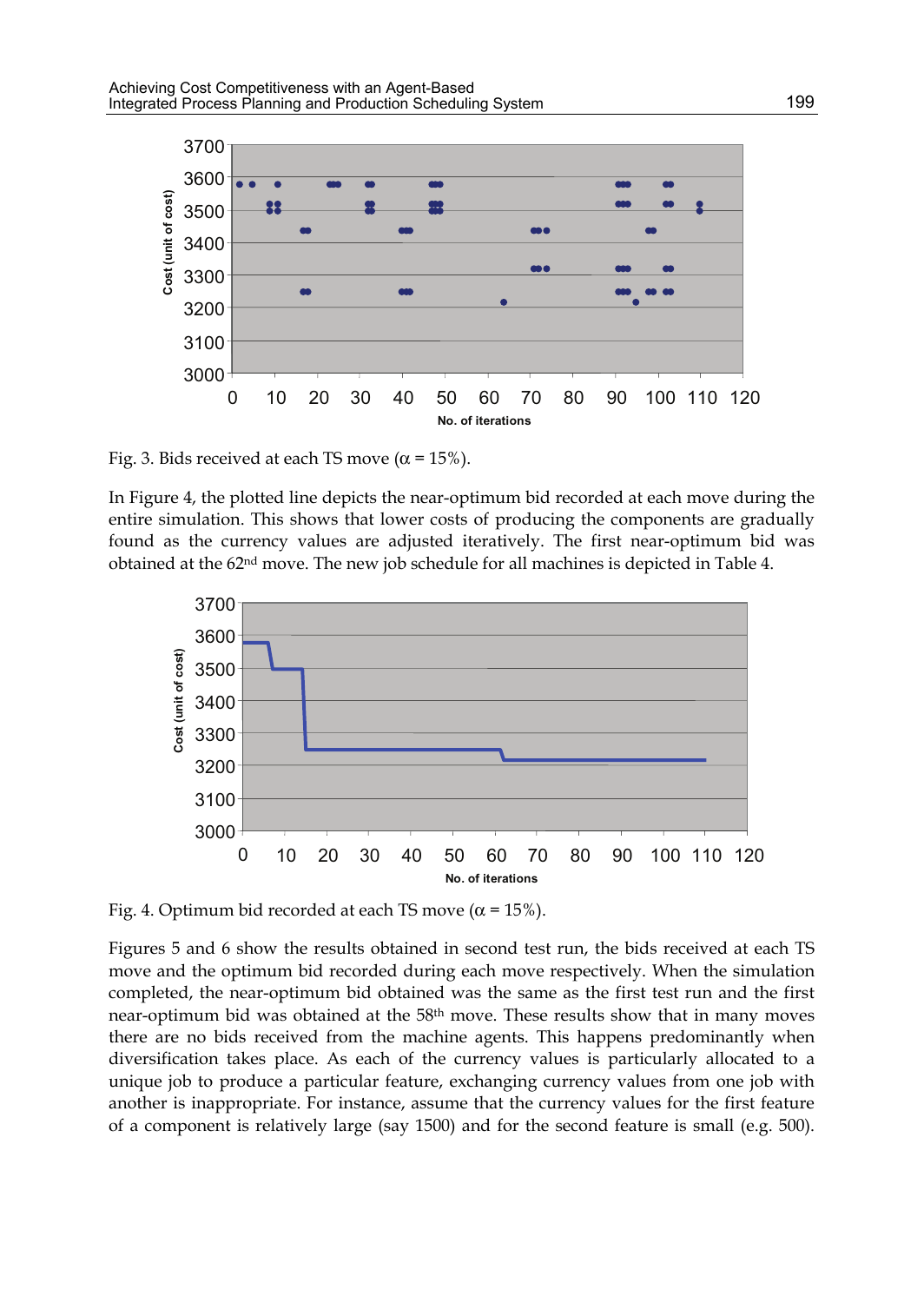| Lathe | Schedule   | Milling        | Schedule  | <b>Drilling</b> | Schedule  |
|-------|------------|----------------|-----------|-----------------|-----------|
| L1    | $ComA(2)*$ | M1             | ComB(1)   | D1              | ComA(1)   |
|       | 212-470^   |                | $0 - 242$ |                 | $0 - 180$ |
|       | ComC(3)    |                | ComB(3)   |                 | C1(1)     |
|       | 530-788    |                | 446-515   |                 | 180-420   |
|       | C4(2)      |                | ComA(3)   |                 | ComC(5)   |
|       | 788-988    |                | 520-625   |                 | 1200-1374 |
| L2    | ComC(1)    |                | C3(2)     |                 |           |
|       | 0-384      |                | 625-917   | D2              | C2(2)     |
|       | ComC(2)    |                | ComC(4)   |                 | 460-650   |
|       | 384-522    |                | 945-1080  |                 |           |
|       | C1(2)      |                | C3(3)     | D <sub>3</sub>  | C2(4)     |
|       | 522-862    |                | 1080-1276 |                 | 1200-1380 |
| L3    | C3(1)      |                | C2(1)     |                 |           |
|       | $0 - 415$  | M <sub>2</sub> | 0-380     |                 |           |
|       | C2(3)      |                | C4(3)     |                 |           |
|       | 750-925    |                | 1168-1336 |                 |           |
| L4    | ComB(2)    |                | C4(1)     |                 |           |
|       | 302-386    | M <sub>3</sub> | 0-432     |                 |           |
|       | ComA(4)    |                | C1(3)     |                 |           |
|       | 728-844    |                | 912-1120  |                 |           |
|       | C1(4)      |                |           |                 |           |
|       | 1186-1511  |                |           |                 |           |

\*C*x*(*y*) means job sequence *y* of component *x* 

 $\wedge$  in unit of time

Highlighted in bold = new jobs being scheduled

Highlighted in Italic = existing jobs being rescheduled

Table 4. New machines job schedule

When diversification strategy (pairwise exchange) takes place, the currency value for the first feature is now 500 and as a result, there will not be any bids put forward by the machine agents throughout the entire intensification process until the next diversification takes place. However, the diversification strategy in TS leads to a great opportunity for the search process to explore new region aiming to obtain better solutions. This can be observed in Figure 3 during the moves from 90<sup>th</sup> to 105<sup>th</sup> that many bids have been put forward.

To evaluate further the effectiveness of the bidding mechanism, the simulation results obtained were further analysed by comparing with three heuristic integrated process planning and scheduling approaches by Khoshnevis & Chen (1993), Usher & Fernandes (1996) and Saygin & Kilic (1999). Khoshnevis & Chen (1993) proposed an integrated process planning and scheduling system whereby the two stages of process planning and production scheduling are treated as a unified whole. This system uses a six-step heuristic approach based on opportunistic planning to generate feasible process plans through the creation of detailed routing, scheduling and sequencing information. Usher & Fernandes (1996) proposed PARIS (Process planning ARchitecture for Integration with Scheduling) – a two-phased architecture for process planning that supports the integration with scheduling. Saygin & Kilic (1999) proposed a framework that integrates predefined flexible process plans with off-line (predictive) scheduling in flexible manufacturing systems.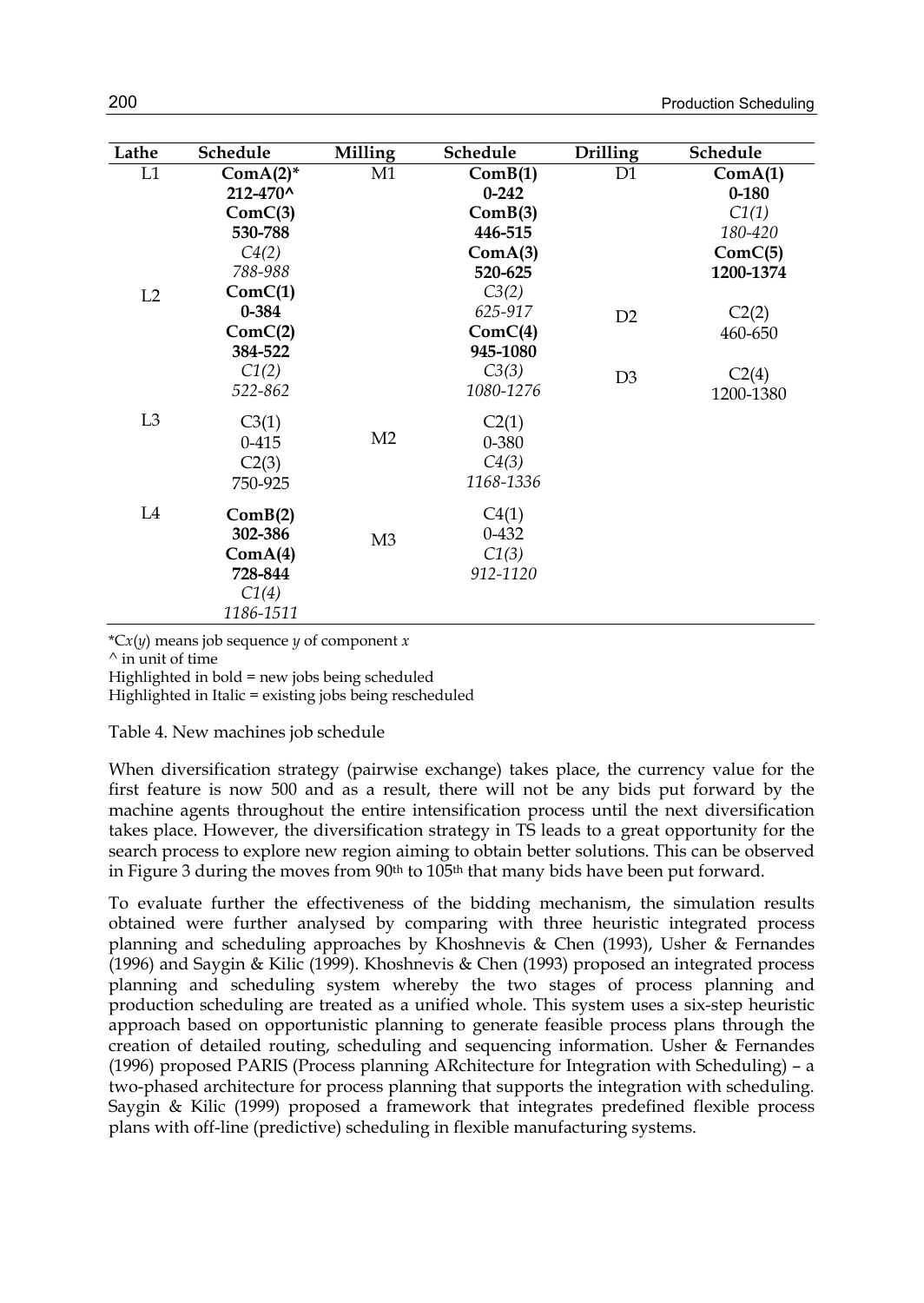

Fig. 5. Bids received at each TS move ( $\alpha$  = 30%).



Fig. 6. Optimum bid recorded at each TS move ( $\alpha$  = 30%).

In order to make a rational comparison with the iterative bidding MAS developed in this study, the same test case is used to simulate the three heuristics approaches. Based on the simulation results obtained, Table 5 can be drawn for comparison purposes between the four approaches. The highlighted sections indicate the best results between these approaches. Based on the results, the approach by Khoshnevis & Chen (1993) is not able to achieve more promising result (i.e., lower lead time and production cost) than the MAS. The results obtained for ComA and ComC are no better than those achieved by the MAS. However, this approach manages to achieve the same lead time and production cost for ComB as the MAS. For PARIS system, the static phase involves the determination of suitable processes for each feature and followed by machine-group selection, to produce a list of alternative process plans. In the dynamic phase, all of these alternative process plans are scheduled based on the operational status of the machine on the shop floor. In order to make a relevant comparison with the MAS, the criteria used in the process of scheduling are the production cost and lead time (i.e., to meet the delivery due dates). The results, once again, show that the MAS is able to obtain better results than this approach. Furthermore, this approach performs poorer than Khoshnevis & Chen (1993). As for Saygin & Kilic's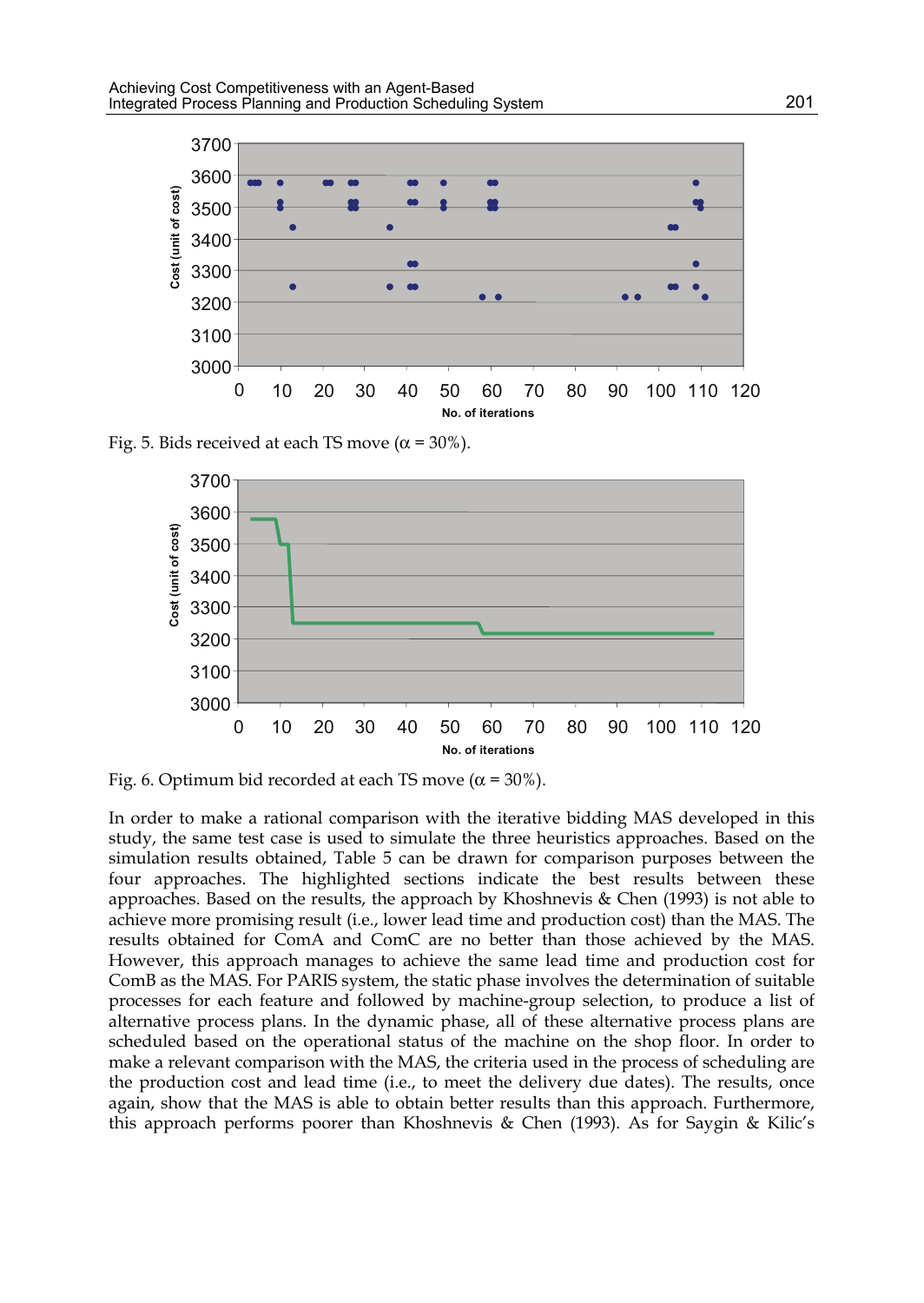approach, after rescheduling the results are improved which are the same as the ones obtained in Khoshnevis & Chen (1993).

These results noticeably show that the iterative bidding MAS proposed in this study outperforms these heuristic approaches. Not only it is capable of obtaining better solutions but also the way of the system performs (i.e., autonomous approach) is well suited to integrate process planning and production scheduling with time- and cost-efficiency. Unlike heuristics approaches, the MAS does not generate a list of process plans and allocate machines to these plans, and subsequently determine the best plan based on certain criteria. The MAS allows agents that represent the machines to decide what the best is for them (e.g. maximise their utilisation) by letting them bid for jobs based on their capability. In this way, a near-optimum solution can be achieved and the utilisation of manufacturing resources can also be optimised.

|                                                                   | Saygin & Kilic    | (after rescheduling) | Total | Production | Cost | 2493         | 1302 | 3620 |  |  |
|-------------------------------------------------------------------|-------------------|----------------------|-------|------------|------|--------------|------|------|--|--|
|                                                                   |                   |                      | Total | Lead       | Time | 1254         | 515  | 1882 |  |  |
|                                                                   | Usher & Fernandes |                      | Total | Production | Cost | 2538         | 1475 | 4032 |  |  |
|                                                                   |                   |                      | Total | Lead       | Time | 1276         | 826  | 2430 |  |  |
|                                                                   | Khoshnevis &      |                      | Total | Production | Cost | 2493<br>1302 |      | 3620 |  |  |
|                                                                   |                   | Chen                 | Total | Lead       | Time | 1254         | 515  | 1882 |  |  |
|                                                                   |                   |                      | Total | Production | Cost | 1894<br>1302 |      | 3224 |  |  |
|                                                                   |                   |                      | Total | Lead       | Time | 844          | 515  | 1374 |  |  |
|                                                                   | Component MAS     |                      |       |            |      | ComA         | ComB | ComC |  |  |
| Table 5. Comparative results between MAS and heuristic approaches |                   |                      |       |            |      |              |      |      |  |  |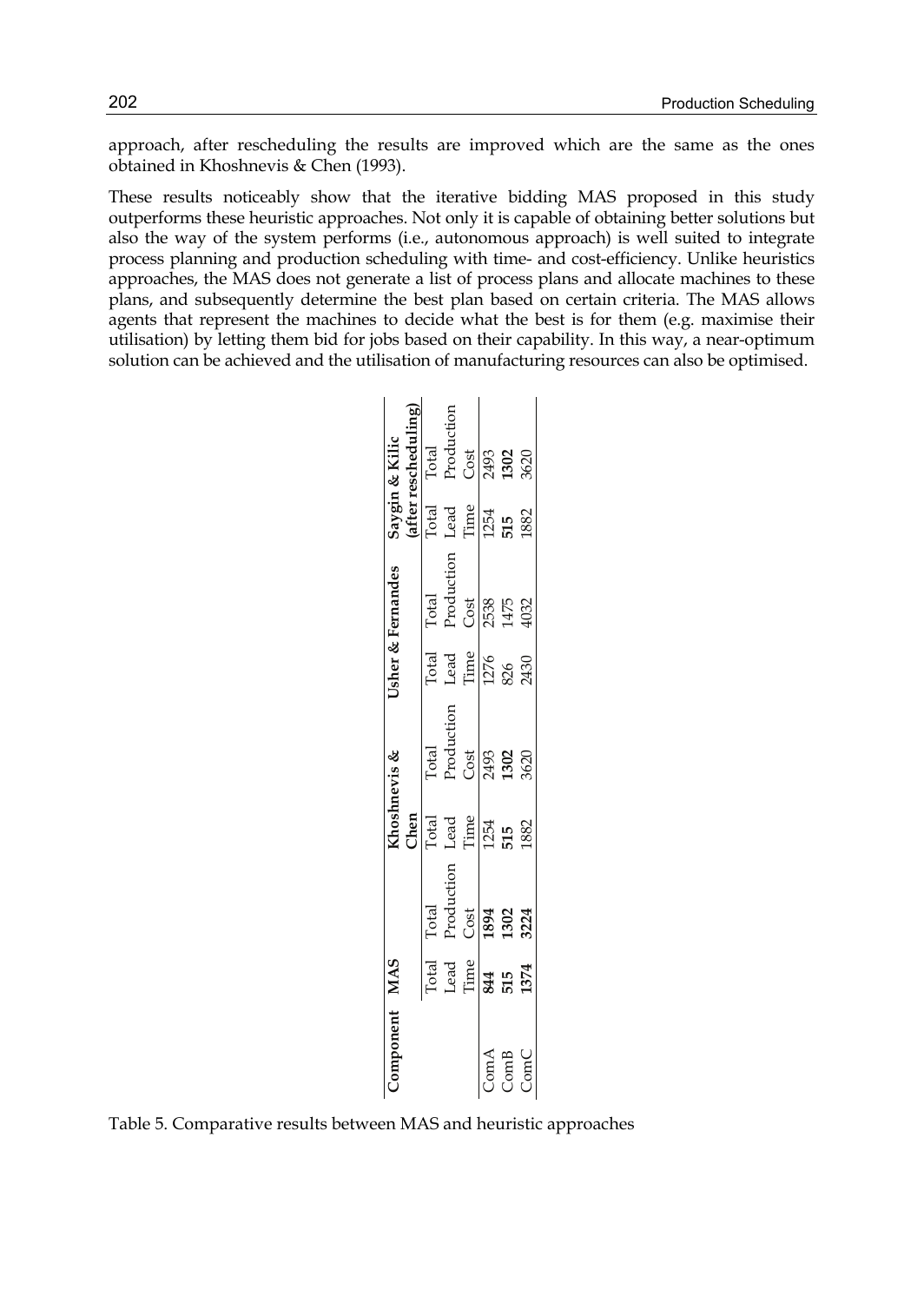# **7. Conclusion**

In order to achieve manufacturing competence (through cost-competitiveness), this chapter introduced a multi-agent system (MAS) to enable process planning options and production scheduling options to be evaluated and optimised dynamically. The proposed MAS helps to enhance the agility and flexibility of manufacturing systems to cope with dynamic changes in the market by achieving near-optimum solutions to integrated process planning and scheduling problems. To achieve this, a novel currency-based iterative agent bidding mechanism is used as an agent coordination protocol. Agents representing the machines on the shop floor will bid for jobs to produce components; as iterative bidding takes place it aims to lead to better and better solutions to achieve cost-effectiveness.

To facilitate the iterative bidding mechanism, a Tabu search optimisation technique was developed to adjust the current values. A test case was used to simulate the agent bidding mechanism and test runs were executed to evaluate the effectiveness of the bidding mechanism. The simulation results show that as the currency values were adjusted at each TS move, the production cost of producing the components was gradually reduced. The results were then compared to the results obtained based on three heuristic approaches (Khoshnevis & Chen, 1993; Usher & Fernandes, 1996b; Saygin & Kilic, 1999). The comparative results show that the MAS outperforms the heuristic approaches. The MAS evaluates and optimises process plans and production schedules simultaneously. It allows agents that representing the machines to bid for jobs based on their capability and best performance (e.g. to maximise their machine utilisation). Furthermore, the MAS also provides a platform where the possible reconfiguration of manufacturing systems can be assessed and the utilisation of manufacturing resources can be optimised. For future work, the MAS could be enhanced with machine learning capability in order to facilitate the iterative bidding mechanism to achieve optimised solutions more rapidly and efficiently.

# **8. References**

- Blum, C. & Sampels, M. (2004). An Ant Colony Optimisation Algorithm for Shop Scheduling Problems. *Journal of Mathematical Modelling and Algorithm,* Vol.3, pp. 285–308.
- Baykasoglu, A. & Gocken, T. (2010). Multi-Objective Aggregate Production Planning with Fuzzy Parameters. *Advances in Engineering Software*, Vol.41, No.9, pp. 1124-1131.
- Baykasoglu, A. & Ozbakir, L. (2009). A Grammatical Optimization Approach for Integrated Process Planning and Scheduling. *Journal of Intelligent Manufacturing,* Vol.20, No.2, pp. 211-221.
- Caridi, M. & Sianesi, A. (2000). Multi-Agent Systems in Production Planning and Control: An Application to the Scheduling of Mixed Model Assembly Lines*. International Journal of Production Economics,* Vol.68, pp. 29–42.
- Chen, Q. & Khoshnevis, B. (1992). Scheduling with Flexible Process Plans. *Production planning and Control,* Vol.3, pp. 1-11.
- Cho, S.Y. & Lazaro, A. (2010). Control theoretic model using PID controller for just-in-time production scheduling*. International Journal of Acvanced Manufactruing Technology,*  Vol.51, Nos.5-8, pp. 699-709.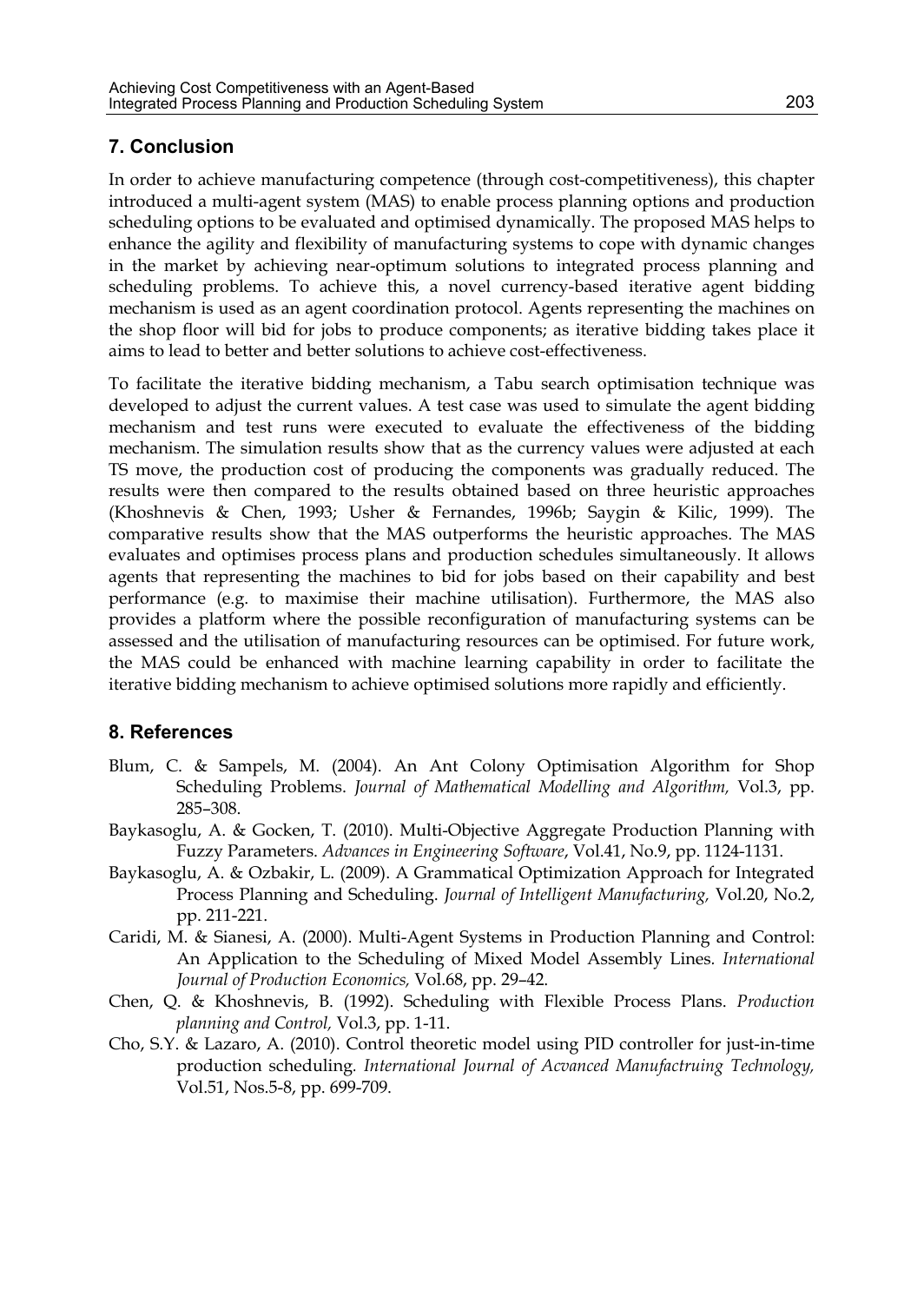- Demir, L.; Tunali, S. & Lokketangen, A. (2011). A Tabu Search Approach for Buffer Allocation in Production Lines with Unreliable Machines. *Engineering Optimisation*, Vol.43, No.2, pp 213-231.
- Ferber, J. (1999). *Multi-Agent Systems: An Introduction to Distributed Artificial Intelligence,* England: Addison-Wesley.
- Glover, F. (1989). Tabu Search: Part I. *ORSA Journal of Computing,* Vol.1, pp. 190-206.
- Glover, F. (1990). Tabu Search: Part II. *ORSA Journal of Computing,* Vol.2, pp. 4-32.
- Hajizadeh, Y.; Christie, M. & Demyanov, V. (2011). Ant Colony Optimization for History Matching and Uncertainty Quantification of Reservoir Models. *Journal of Petroleum Science and Engineering*, Vol.77, No.1, pp. 78-92.
- Ho, Y.C. & Moodie, C.L. (1996). Solving Cell Formation Problems in a Manufacturing Environment with Flexible Processing and Routeing Capabilities. *International Journal of Production Research,* Vol.4, No.10, pp. 2901-2923.
- Hou, T. & Wang, H. (1991). Integration of a CAPP System and an FMS. *Computers and Industrial Engineering,* Vol.20, No.2, pp. 231-242.
- Hutchinson, G.K. & Pflughoeft K.A. (1994). Flexible Process Plans: Their Value in Flexible Automation Systems. *International Journal of Production Research,* Vol.32, No.3, pp. 707-719.
- Iwata, K. & Fukuda, Y. (1989). A New Proposal of Dynamic Process Planning. *Proceedings of CIRP International Workshop on CAPP*, Hannover, Germany.
- Khoshnevis, B. & Chen, Q. (1989). Integrated Process Planning and Scheduling Functions. *Proceedings of the IIE Integrated Systems Conference and Society for Integrated Manufacturing Conference*, pp. 415-420.
- Khoshnevis, B. & Chen, Q. (1990). Integrated Process Planning and Scheduling Functions. *Journal of Intelligent Manufacturing,* Vol.1, pp. 165-176.
- Khoshnevis, B. & Chen, Q. (1993). Scheduling with Flexible Process Plan. *Production Planning and Control,* Vol.4, No.4, pp. 333-343.
- Kim, H.J.; Chiotellis, S. & Seliger, G. (2009). Dynamic Process Planning Control of Hybrid Disassembly Systems. *International Journal of Advanced Manufacturing Technology,*  Vol.40, Nos.9-10, pp. 1016-1023.
- Kiritsis, D. & Porchet, M. (1996). A Generic Petri Net Model for Dynamic Process Planning and Sequence Optimization. *Advances in Engineering Software,* Vol.25, pp. 61-71.
- Kumar, N.; Tiwari, M.K. & Chan, F.T.S. (2008). Development of a Hybrid Negotiation Scheme for Multi-Agent Manufacturing Systems. *International Journal of Production Research,* Vol.46, No.3, pp. 539–569.
- Larsen, N.E. & Alting, L. (1990). Simultaneous Engineering within Process and Production Planning. *Pacific Conference on Manufacturing, Sydney and Melbourne*, pp. 1024-1031.
- Li, X.Y.; Shao, X.Y.; Gao, L. & Qian W.R. (2010). An Agent-Based Approach for Integrated Process Planning and Scheduling. *Expert Systems with Applications,* Vol.37, No.2, pp. 1256-1264.
- Lima, R.M.; Sousa, R.M. & Martins, P.J. (2006). Distributed Production Planning and Control Agent-Based System. *International Journal of Production Research,* Vol.44, Nos.18/19, pp. 3693–3709.
- Liu, Q.; Lv, L. & Feng, T.T. (2007). Research on Reconfiguration of Manufacturing Resource Based on Multi-Agent. *Journal of Wuhan University of Technology,* Vol.29, No.12, pp. 119–122.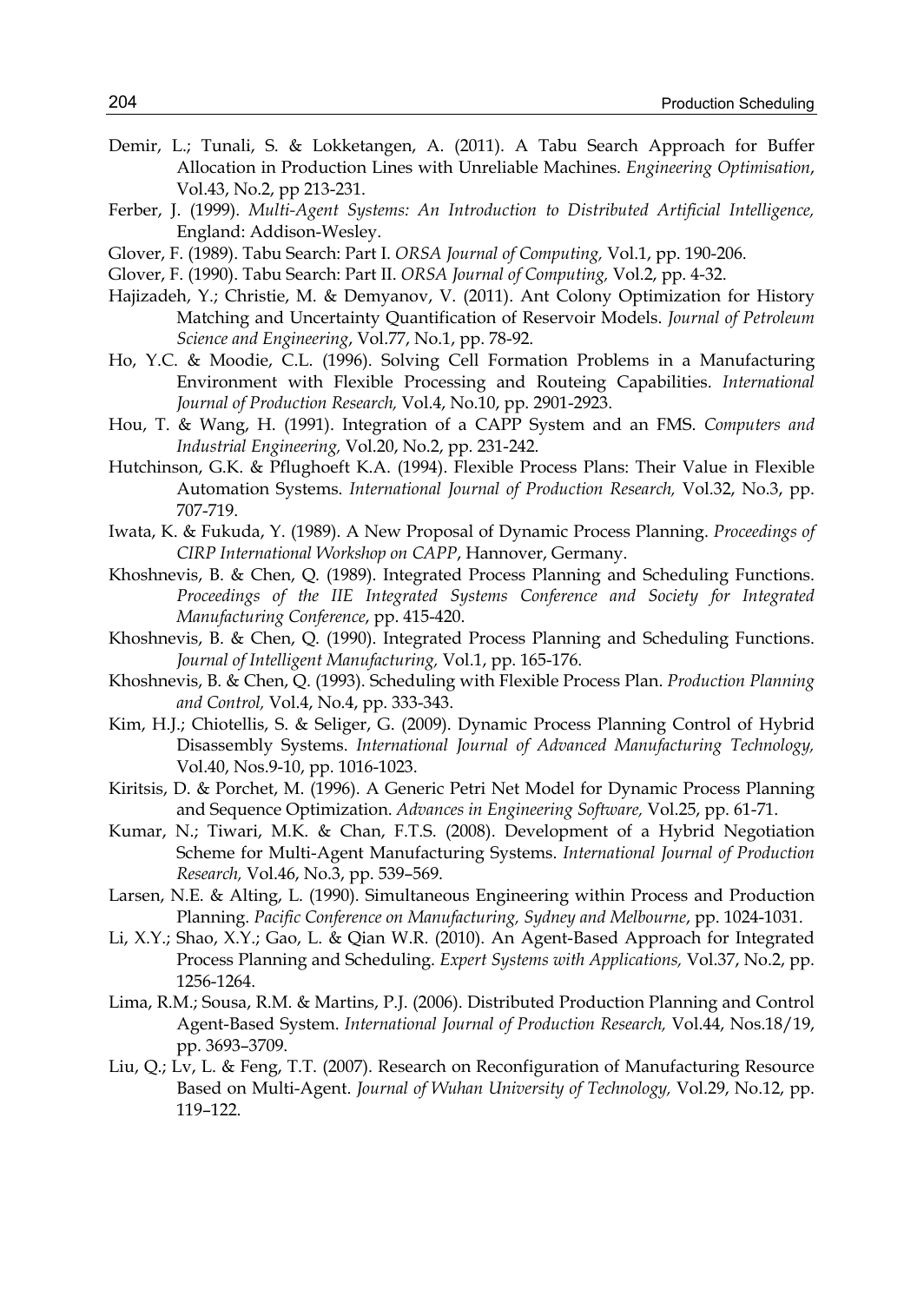- Mallur, S.; Mei, J. & Zhang, H. (1992). An Introduction to an Integrated Process Planning. *ASME Manufacturing International*, pp. 335-347.
- Mamalis, A.G.; Malagardis, I. & Kambouris, K. (1996). On-Line Integration of a Process Planning Module with Production Scheduling. *International Journal of Advanced Manufacturing Technology,* Vol.12, No.5, pp. 330-338.
- Moon, C.; Lee, Y.H.; Jeong, C.S. & Yun, Y.S. (2009). Integrated Process Planning and Scheduling in a Supply Chain. *Computer and Industrial Engineering,* Vol.57, No.4, pp. 1484-1484.
- Moslehi, G.; Mirzaee, M.; Vasei, M.; Modarres, M. & Azaron, A. (2009). Two-Machine Flow Shop Scheduling to Minimize the Sum of Maximum Earliness and Tardiness, *Interntional Journal of Production Economics*, Vol.122, No.2, pp. 763-773.
- Omar, M.K. & Teo, S.C. (2007). Hierarchical Production Planning and Scheduling in a Multi-Product, Batch Process Environment. *International Journal of Production Research,*  Vol.45, No.5, pp. 1029-1047.
- Ottaway, T.A. & Burns, J.R. (2000). An Adaptive Production Control System Utilising Agent Technology. *International Journal of Production Research,* Vol.38, No.4, pp. 721–737.
- Robu, V.; Noot, H.; La Poutre, H. & van Schijndel, W. (2011). A Multi-Agent Platform for Auction-Based Allocation of Loads in Transportation Logistics. *Expert Systems with Applications*, Vol.38, No.4, pp. 3483-3491.
- Saygin, C. & Kilic, S.E. (1999). Integrating Flexible Process Plans with Scheduling in Flexible Manufacturing Systems. *International Journal of Advanced Manufacturing Technology,*  Vol. 15, No. 4, pp. 268-280.
- Srihari, K. & Greene, T.J. (1988). Alternative Routeings in CAPP Implementation in a FMS. *Computers and Industrial Engineering,* Vol.15, Nos.1-4, pp. 41-50.
- Ssemakula, M.E. & Wesley J.C. (1994). Functional Specification of a Dynamic Process Planning System. *Computers and Industrial Engineering,* Vol.27, Nos.1-4, pp. 99-102.
- Tonshoff, H.K.; Beckendorff, U. & Anders, N. (1989). FLEXPLAN: A Concept for Intelligent Process Planning and Scheduling. *Proceedings of CIRP International Workshop on CAPP*, pp. 87-106.
- Usher, J.M. & Fernandes, K. (1996). A Two-Phased Approach to Dynamic Process Planning. *Computers and Industrial Engineering*, Vol.31, Nos.1/2, pp. 173-176.
- Wang, J.; Zhang, Y.F. & Nee, A.Y.C. (2009). Reducing Tardy Jobs by Integrating Process Planning and Scheduling Functions, *International Journal of Production Research,*  Vol.47, No.21, pp. 6069-6084.
- Wang, L.H.; Feng, H.Y. & Cai, N.X. (2003). Architecture Design for Distributed Process Planning. *Journal of Manufacturing Systems,* Vol.22, No.2, pp. 99-115.
- Wang, X.; Li, Z., Liu, C. & Tian, W. (1995). Process Planning Under Job Shop Environment. *SPIE,* 2620, pp. 143-148.
- Wang, Y.F.; Zhang, Y. & Fuh J. Y. H. (2011). Job Rescheduling by Exploring the Solution Space of Process Planning for Machine Breakdown/Arrival Problems. *Proceedings of the Institution of Mechanical Engineers, Part B: Journal of Engineering Manufacture,*  Vol.225, No.2, pp. 282-296.
- Wong, T.N.; Leung, et al*.* (2006). Dynamic Shop Floor Scheduling in Multi-Agent Manufacturing Systems. *Expert Systems with Applications,* Vol.31, pp. 486–494.
- Wooldridge, M. (1997). Agent-Based Software Engineering. *IEE Proceedings on Software Engineering*, Vol.144, No.1, pp. 26-37.